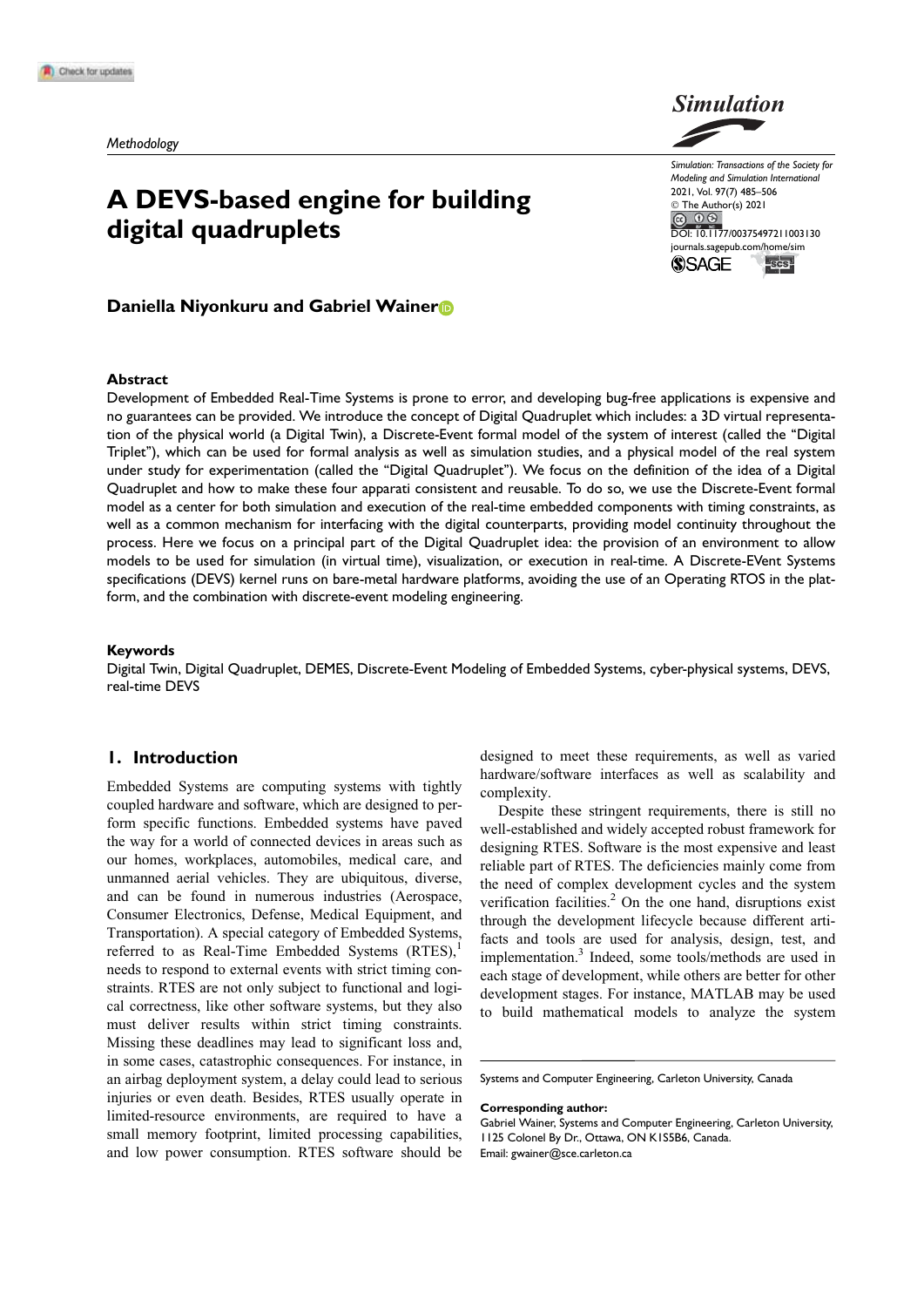

Figure 1. (a) Real System (University Classroom); (b) Digital Twin (Building Information Model – BIM – of the University Classroom under study); (c) Digital Triplet (Equations of the spread of  $CO<sub>2</sub>$  in the classroom); (d) Digital Quadruplet (replica at scale of the classroom, which can be wired with sensors and actuators for experimentation).

behavior in the analysis stage. However, these mathematical models are scarcely used during the software design stage, where software models (for instance, models designed using Unified Modeling Language (UML)) are more popular. Similarly, software models are not adequate for system behavior analysis; as well, none of these models can be directly executed on the target hardware platforms, and consequently these models are abandoned during the implementation phase in favor of traditional techniques (for instance, methods based on programming languages such as SystemC). These traditional techniques are nevertheless unable to handle the uprising heterogeneity. They rather result in increased design rigidity and complex software that can no longer guarantee sufficiently reliable systems. On the other hand, RTES system verification is particularly complex. Since these systems are a tight mix of embedded software and hardware components that are required to respond to external events in real time, correctness is hard to achieve.

In recent years, formal methods for RTES design<sup>4</sup> have shown promise in dealing with these issues, but they do not scale up well. Current trends investigate model-based design techniques to cope with heterogeneity, but the lack of formal modeling methods and the existence of some inconsistencies make RTES development become an ad hoc process that is expensive, time-consuming, and error prone. Instead, a practical solution to this problem is to use Modeling and Simulation (M&S) techniques for testing conditions regardless of the application's size. In particular, the use of Formal M&S provides a means for solving the problems stated above by combining the advantages of a M&S-based approach with the rigor of a formal methodology.5

Generally, M&S-based development lifecycles involve Requirements and Specifications (Requirements are outlined, and specifications determined), Modeling and Simulation (models of sensors, actuators, controllers, and

other components are designed, and the verification is done through simulation). Then, a phase of Model Mapping is executed (models are mapped to software and hardware), and finally, a Prototyping and Implementation phase is carried out (models are executed in a real-time environment and incrementally replaced with their hardware surrogates).<sup>6</sup> Our long-term research goes beyond these concepts and focuses on what we coined as ''digital quadruplets." A Digital Twin<sup>7,8</sup> normally includes a visual representation of the physical system under study. We propose to expand such definition to include a formal model of the real-world system that we call the ''Digital Triplet.'' This is a formal model that can be used for formal analysis and can be used for simulation studies. In parallel, we propose to build a Physical Model, called the ''Digital Quadruplet,'' which is a replica of the real system under study at scale. The Quadruplet can be used for experimentation on a physical model resembling the actual realworld system under study.

Figure 1 shows the Digital Quadruplet concept. Starting with a real-world System of Interest (in this case, a classroom), we build a Digital Twin with all the objects in the building: walls, vents, windows, power, and lighting fixtures (including, for instance,  $CO<sub>2</sub>$  sensors to detect occupancy). The Digital Twin information is used to build a formal model: the Digital Triplet (which represents occupancy of the room, movement of students, activation of the  $CO<sub>2</sub>$  sensors, which, depending on the number of students, can be used to control the lights and HVAC levels in the classroom). We can use the Digital Triplet to analyze the behavior of students and generation of  $CO<sub>2</sub>$  in the classroom, as well as the Real-Time embedded controller using a formal model, as well as automating simulation studies of the overall system. The Digital Quadruplet is completed with a physical model of the classroom at scale, in which we install different kinds of hardware devices to conduct experimentation on a replica of the system of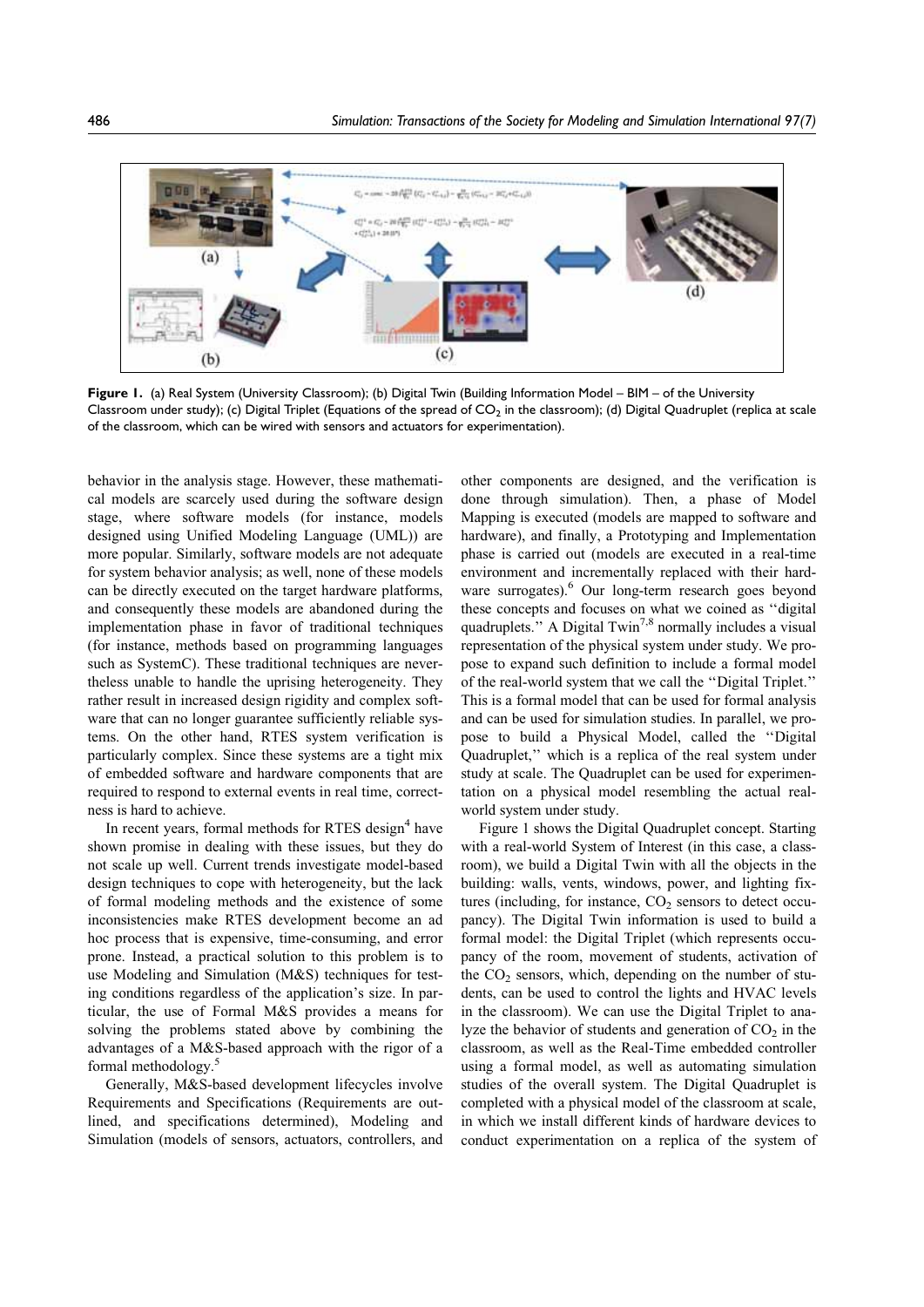interest (for instance, we can install  $CO<sub>2</sub>$  sensors and generate  $CO<sub>2</sub>$  to study the behavior of the control system for the actual building, as well as experiments on fires, evacuation of the classroom, or reduction of carbon emissions with no risk and at reduced cost).

Our research focuses on how to make these apparati consistent and reusable by using formal models for modeling, simulation, execution of the real-time embedded components with timing constraints, and enabling visualization while providing model continuity throughout the process. The rest of the article describes a major part and contribution in this concept: the definition of a method and a prototype environment to build formal models that can be used for simulation (in virtual time) and visualization, or execution in real-time (i.e., steps (b) and (c) in Figure 1).

This kind of M&S-driven development approach must also ensure the progression from M&S to Prototyping and Implementation. The models created for simulation are often not reused, and the implementation is normally done from scratch or using a different methodology.<sup>9</sup> Instead, a formal methodology providing model continuity can help to solve this problem. Model continuity is defined as the ability to retain the same models that were initially developed, throughout the various stages of the software development lifecycle. Several M&S-based frameworks and methodologies such as UML-RT, Ptolemy II, ECSL, and MATLAB/Simulink have been developed but they are semi-formal (which makes it more difficult to prove valuable properties about the models under development), and they do not provide model continuity in the RTES development lifecycle.5 DEMES (Discrete-Event Modeling of Embedded Systems), an M&S-based development methodology based on discrete-event systems specification, offers a practical approach with a formal rigorous method in which models are consistently used throughout the development cycle.<sup>10</sup>

DEMES is an M&S-driven methodology that uses the DEVS formalism $11$  to provide a formal foundation to tackle the issues of RTES development discussed above. The DEMES concept has been applied to the development of different tools that include the  $E$ -CD++ environment, offering a unified and consistent development environment. E-CD++ provides seamless integration from modeling to development and it reduces the design efforts by allowing the same models defined for simulation analysis to be reused in real-time in the hardware target platform. The methods and tools are based on the DEVS formalism, and it provides a mechanism to run the models on a target hardware without modifications, allowing modeling reuse and evolvability. DEVS models can be tested through simulation and then deployed in the target platform, through incremental deployment in the target hardware platform.

In Moallemi and Wainer,<sup>5</sup> we introduced E-CD++, an environment using a DEVS real-time executive running

on top of the Xenomai real-time kernel. Xenomai enabled the manipulation of the underlying hardware platform. Nevertheless, this approach has problems: to run E-CD++, Linux and Xenomai, high-performance microcontrollers are needed (including powerful processors, memory, and in many cases, secondary memory to allow the software stack to be executed without any problems). Furthermore, the main constraint is that the OS introduces unacceptable latencies and unpredictable execution times due to the introduction of an abstract layer implementing the OS services that one cannot control. To prevent these issues, we have introduced a new method for bare-metal execution, with a real-time kernel that does not rely on Xenomai services or the Linux OS. The objective is to be able to execute models directly on the target system hardware without the need of an OS. The new E-CD++ presented here provides functionalities like those of a realtime kernel, while DEVS models operate as system processes. One of the advantages of this approach is the reduction in the memory footprint, as the models run directly on bare metal only including the necessary drivers and the DEVS kernel. We have moved from general purpose processors with at least 1Mb of RAM and 64Mb of Flash (needed to store the kernel of the OS and the DEVS environment, plus the models running) to microcontrollers with 256Kb of RAM and 16Mb of Flash memory, being able to run more complex models thanks to the space freed by the OS, which is now not needed. Simultaneously, running on the bare hardware provides complete control on schedulability of the tasks being executed and better analysis and control of the latency during the input/output activities with the target hardware. The use of an OS provides a layer of abstraction that makes development easier, but also introduces expensive memory requirements as well as adding overhead in using the central processing unit (CPU) and the scheduling algorithms can introduce unexpected effects in the input/output processes.

The research presented here extends the applicability of M&S-driven development by providing a DEVS execution engine independent from the OS. As a result, target devices such as low power microcontrollers are now covered. Using the methodology, we can build digital quadruplets, including advanced DEVS models for analysis and simulation which can be integrated with visualization environments and executed in a hardware surrogate without modifications. Likewise, we are not constrained by limited resources and performance barriers introduced by the OS. To show the feasibility of the approach, we present a case study using the bare-metal environment.

The rest of the paper is organized as follows. Section 2 presents a brief overview of the DEVS formalism and its application to real-time embedded systems design. Section 3 discusses E-CD++ architecture and its implementation as an embedded software. Section 4 describes a case study and the definition of a Digital Quadruplet, focusing on the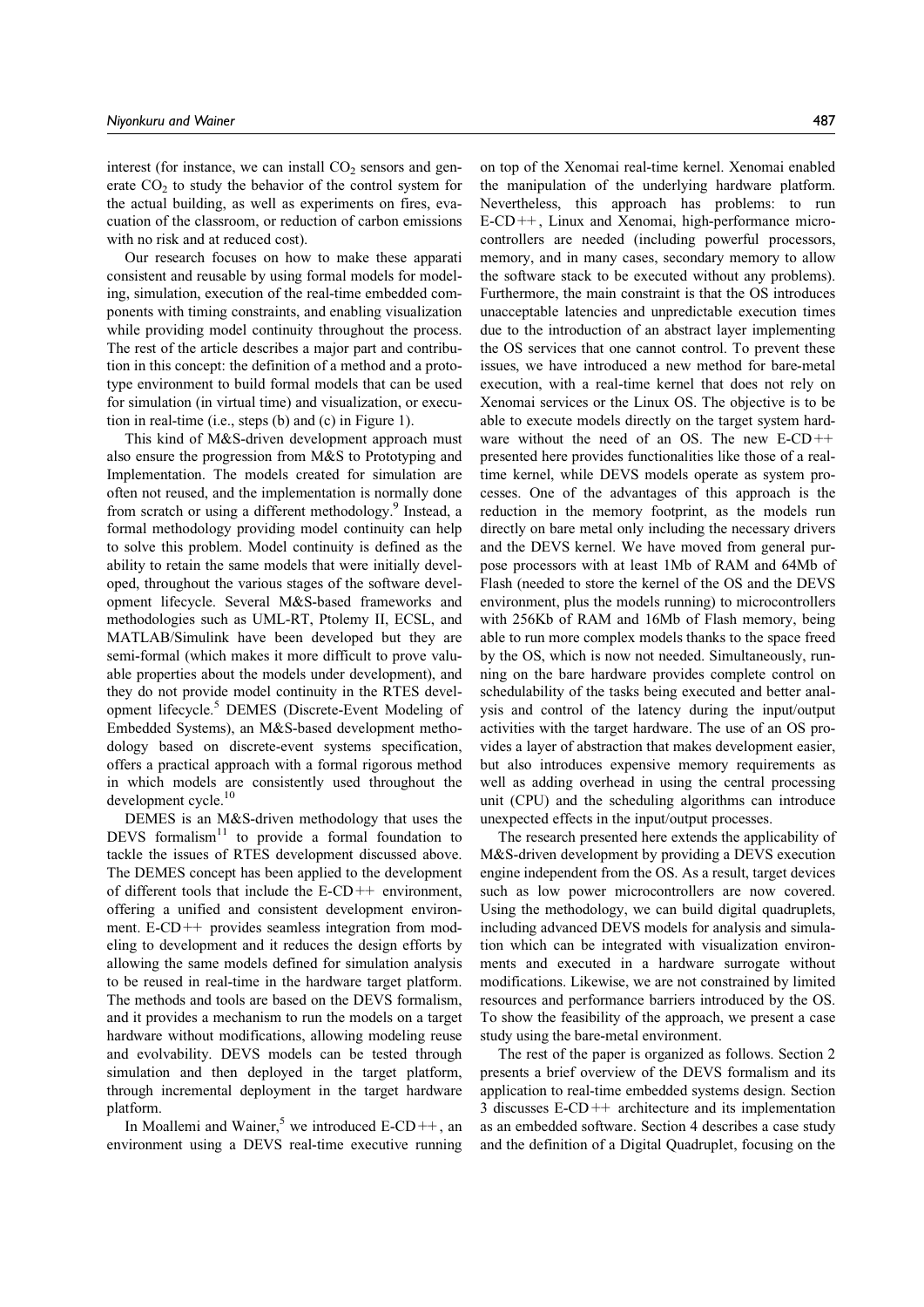software development of an embedded component using  $E-CD++$  and the model definition and execution.

# 2. Background

With the rising complexity, scalability, and heterogeneity of RTES, alternative approaches are needed to cope with these considerations. Model-based design methods offer solutions but are still limited to the early stages of development or only cover a limited range of devices.

# 2.1. Designing RTES

Since RTES are partly made of hardware and software, three important design aspects have to be considered: the hardware design, the co-design of hardware and software, and the design of embedded software. The implementation directly on hardware provides the advantage of better energy efficiency; however, these kinds of implementations are very expensive and generally require long design times.<sup>12</sup> Although these methods are appropriate for small systems, they are fast becoming infeasible due to the everincreasing heterogeneity and complexity of embedded applications. For this reason, we need to raise the design to a higher level of abstraction and provide an integrated approach to software and hardware design to support the new system.13

Traditional design divides hardware and software design to conquer them separately. Indeed, most embedded systems are designed from a register level description for the hardware part on one hand, and the embedded software code on the other hand.<sup>14</sup> The implementation is obtained using a top-down approach.<sup>15</sup> Hence, traditional design methodologies trace their origins from either software or hardware traditions<sup>2,16</sup> but do not cover hardware–software  $\cot$ -design. Co-design<sup>17</sup> is essential in order to design complex applications since hardware components are diverse in heterogeneous systems and software–hardware interface should be handled earlier in the development cycle.

Two types of methodologies have emerged from traditional design: language-based (software-centric) and synthetic-based (hardware-centric) methods. Languagebased methods are centered on a specific programming language with a particular target runtime system. C and RT-Java are such examples. Synthesis-based originates from hardware design techniques. The development starts with a system description, usually structural, in a tractable fragment of a Hardware Description Language (HDL) like VHDL and Verilog.<sup>2</sup> Furthermore, with this type of design, system designers can write systems at the system level using C and C  $++$ .<sup>18</sup> The C/C  $++$  description is refined; and then manually translated into synthesizable HDL by designers: an error-prone step.<sup>19</sup> Consequently, the usage of different languages and environments leads to increased inconsistency, hardly verifiable, and

implementation platform dependent system specification. The rise in heterogeneity and complexity of actual systems requires a generic tactic: a modular, component-based approach that addresses heterogeneity and complexity at higher levels, integrates both hardware and software design, enables verification, and offers a unified and consistent development environment.

Methods centered on the semantics of abstract system description were later introduced in an attempt to gain independence from specific implementation platforms. They combine both language and synthesis-based techniques in order to enable hardware/software co-design. Examples include System $C<sub>1</sub><sup>20</sup>$  which combines synchronous hardware semantics with asynchronous execution mechanisms from C++. Recent methodologies are execution semantics independent, offer higher levels of abstraction, and go beyond platform independence. They are built on modeling languages such as the  $UML^{21}$  and Architecture Analysis and Design Language  $(AADL)$ <sup>22</sup> These methods attempt to provide genericity both in the choices of implementation platform and semantics for abstract system descriptions and preserve hardware– software co-design.

Model-based design and development seek to address heterogeneity, and targets the system's increasing scalability and complexity early in the development cycle by using models to describe the system. Therefore, RTES design consists of transforming a more abstract model into a less abstract one, until a final model is obtained and ready to be deployed. Different modeling methodologies have been introduced in literature and include UML-RT, ECSL, Ptolemy II, and Behavior, Interaction and Priority (BIP). While most model-based methodologies solve existing challenges in the design phase, they do not cover the full spectrum of embedded system development, lack the needed formalism, and often remain limited to the early stages of development.

For example, while UML-RT (the Unified Modeling Language for Real-Time) uses UML extended to real-time to represent special characteristics of RTES and can be used to construct software design models, it is not adequate to implement formal verification and hardware/software co-design. As a consequence, UML models must be translated into or used along with some formalism. For instance, in Murillo et al.,<sup>23</sup> UML/MARTE is mapped to a mathematical formalism; in Nascimento et al., $24$  the functional behavior of a UML model is translated into a network Labeled Timed Automata (LTA) for formal verification. In addition, UML lacks the methodology to complement the design implementation after requirement specification; it also has consistency problems, which is a major set-back for this design methodology.<sup>21</sup>

Another example is Matlab/Simulink, a popular commercial tool used for M&S of embedded systems. The tool is based on data flow languages' semantics that are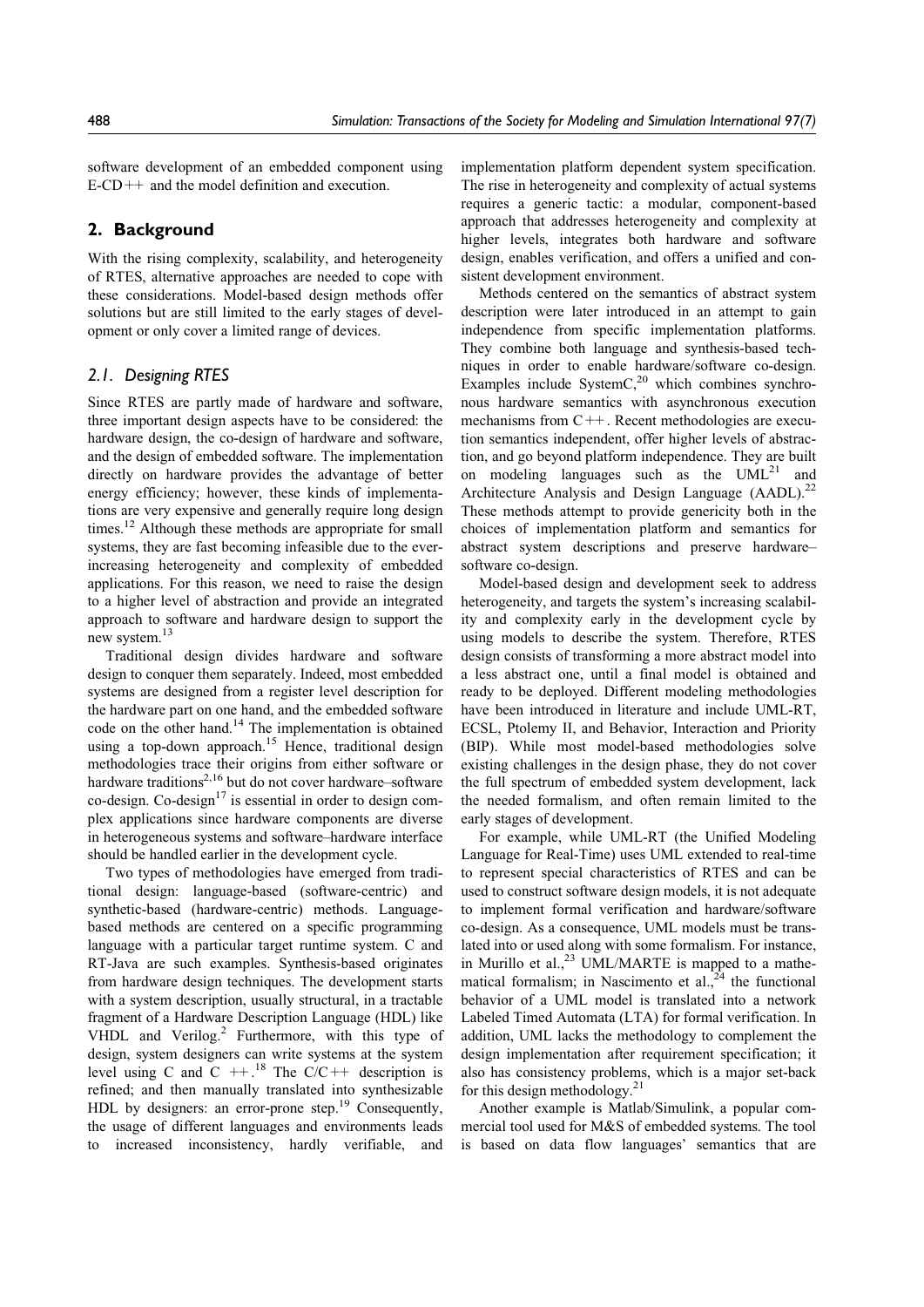defined through a simulation engine using block diagram models to describe an analytical model. A powerful graphical interface is available for visual construction and integration of hardware blocks. Simulink can be integrated with several tools, such as Stateflow, Simulink Coder, and Embedded Coder for event-based modeling, physical modeling, and code generation. Simulink is mainly used for simulating real-time systems and does not cover the entire RTES development spectrum. Although the code generation tool produces C/C++ code for embedded processors, the generated code has limited usage and does not support all the functionalities of the Simulink blocks.25 MathWorks brought in Simulink Code Inspector for code verification. However, it is limited to a subset of Simulink and Stateflow capability and can fail to detect model incompatibilities. On the other hand, ECSL (Embedded Control Systems Language), a graphical modeling language built using the Generic Modeling Environment (GME), was designed in the context of embedded automotive systems to extend Matlab with capabilities such as requirements specification, verification, mapping onto a distributed platform, scheduling and performance analysis. However, formal proof of correctness of the resulting application behavior remains an open problem and testing techniques are still under investigation.26 Ptolemy II, a structured and hierarchical approach, attempts to attack heterogeneity by using a specific model of computation (MoC) that defines how computation takes place among a structure of computational components and covers the flow of data and control.<sup>9,27</sup> BIP (Behavior, Interaction, and Priority) is methodology for modeling heterogeneous real-time components and defines them as the superposition of three layers: Behavior (a set of transitions), Interactions (between transitions), and Priorities (to choose among interactions). This approach preserves properties during model composition and supports analysis and transformation across different boundaries.<sup>28</sup>

Model transformation is central to all model-based approaches and must preserve essential properties. Some transformations are automated, and others are guided by the designer.<sup>16</sup> Automation uses code generators (such as done in Matlab/Simulink,<sup>25</sup> UML-VHDL<sup>29,30</sup>) which often produce inefficient code from equation-based methods and complicate verification. The other alternative is to develop high-level programming languages able to express reaction constraints together with the satisfaction of reaction constraints guarantee.

Although model-based approaches handle modern systems' complexity and heterogeneity by raising the level of abstraction and allowing a hardware–software co-design, research remains to be done in the areas of the development cycle and system verification. Indeed, direct model continuity should be supported and efficient model transformation provided to ensure that initial models are reused through the development cycle, maintain consistency and

offer a unified development framework. In addition to being effective at the high level (system description), model-based methods should also be effective at lower levels (implementation) and be applicable to devices with limited resources (e.g., memory) as well as large systems in order to compete with traditional methods. Formal methods can help with system verification, allowing demonstrating correctness for certain system properties.

To meet the previous considerations, a formal methodology that provides model continuity can be applied. In the following sections, we will introduce  $DEMES<sub>10</sub><sup>10</sup>$  a formal M&S-based development methodology based on Discrete-EVent Systems specifications  $(DEVS).$ <sup>11,31</sup> DEVS is a well-defined formalism that is expressive, operates at a high level of specification, and can be used to represent both computing systems and the physical systems they control. DEMES provides a formal approach where models are used throughout the development cycle.

# 2.2. Using DEVS as a formal M&S-based approach for RTES design

DEVS is a Discrete-Event M&S formalism for dynamic systems. The DEVS formalism decomposes complex system designs into basic models called atomic and composite models called *coupled models*.<sup>11</sup> It follows an exact set of rules for defining modeled system state changes for input events or time delay triggers. DEVS is particularly suitable for RTES because it provides a rich structural representation of the components and a formal means to explicitly specify their timing which is the center of the real-time system. It has been proven to be successful in different complex systems.<sup>32,33</sup>

Besides, DEVS is the most general Discrete-Event Formalism, and most existing Real-Time techniques (e.g., State Charts, VHDL, Verilog, Timed Automata) can be expressed as DEVS. Plus, DEVS theory does not only provide a rigorous methodology for model construction but also proposes an abstract algorithm independent of the underlying hardware and middleware.

a) The DEMES development cycle. DEMES focuses on bridging formal methods, modeling, simulation, and real-time execution to develop real-time applications as well as for studying their interaction with the physical environment. The objective is to enable the original formal models to become a part of the final application deployed in the target hardware platform. This is accomplished by using M&S at an early stage during the design process and gradually replacing the M&S model with hardware surrogates and new software components that implement the original model without changes, in incremental fashion and providing model continuity. After thorough testing on the simulated platform, the model can be incorporated into the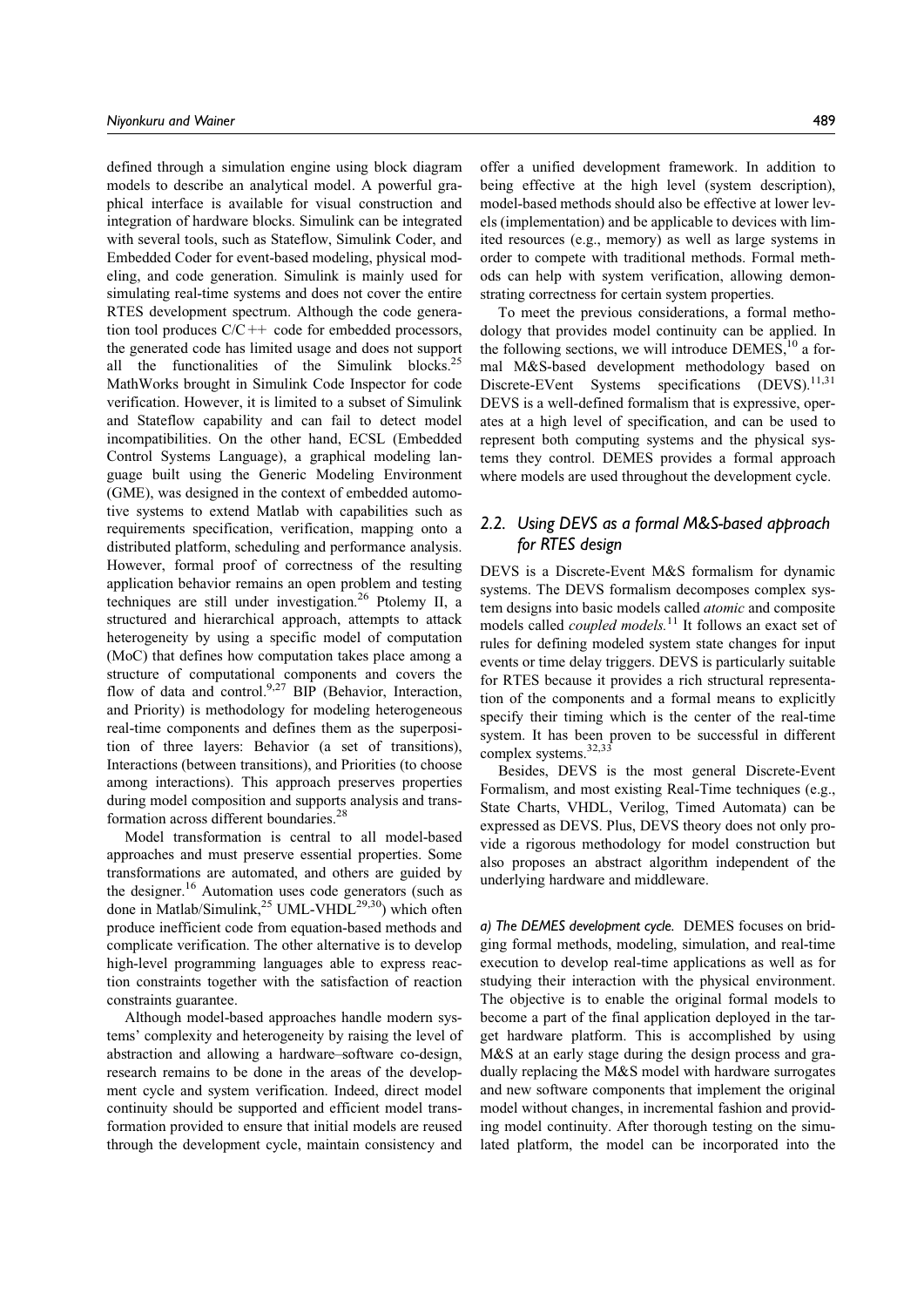

Figure 2. Discrete-Event Modeling of Embedded Systems (using DEVS).

target environment and reused throughout the design process.

Figure 2 shows the architecture of the DEMES methodology. A designer starts (1) by modeling the System of Interest (a real-time system and its environment) using formal specifications (DEVS or alternative techniques such as Statecharts, Hybrid Automata, or Modelica). These models are converted into a DEVS representation, then transformed into alternative representations (for instance, using Timed Automata<sup>7</sup>), and then verified using model-checking tools (2). The formal verification phase can take a long time: the rules applied to check the models can be complex to define, and in some cases, the modelchecking engines produce explosion of states, making the formal verification process complex. In those cases, we can take advantage of the formalization in DEVS, and the same models used for model-checking can be used to test the components in a simulated DEVS environment (3). Another advantage is that in this process we can also simulate physical environment in which the application is deployed (4) and combine it with simulations of the RTS model under particular loads of interest to the application (5). In these simulation studies, instead of obtaining general answers for all the possible cases of execution (like those provided by model-checking), we can simulate individual behaviors of the different submodels under specific conditions. Simply put, system properties can be studied formally using model-checking, and the proofs complemented using M&S. It can also be used for collaborative hardware/software design. This process includes also modeling the physical system in which the software is embedded. We model the physical system characteristics that the RTS is interacting with and controlling, and they can be simulated to study how the changes in the physical system affect the software. Subsequently, the tested submodels can then be deployed in phases to the target

platform. (6). A real-time Executive executes the models on the particular hardware. If hardware is not readily available, software components can be developed in stages, tested against hardware models to verify feasibility, and make design decisions early. As the design process progresses, both the software model and the hardware model can be refined (in a spiral or tornado life development cycle), gradually setting up checkpoints with actual prototypes. The executive allows to execute dynamic models and to schedule static and dynamic tasks. At this point, parts that are not verified in formal and simulated environments are tested. Most of the testing phase (7) can be done using simulation (with faster than real-time performance), even if the hardware is unavailable. Simulation provides a risk-free testing environment, and will be applicable in cases where real-life testing is impossible due to risks, ethical, or practical issues. With DEMES, design changes are done incrementally (8), providing a consistent set of apparati throughout the development cycle. The cycle ends with the RTS fully tested and every model deployed on the target platform.

This approach has various advantages when compared to other methodologies. For instance, the methods discussed in section 2.1. were semi-formal and do not provide direct model continuity. In Huang and Sarjoughian,<sup>33</sup> the authors presented a comparison between DEVS and UML-RT showed that features such as time, scheduling, and performance coded using UML constructions are not formally defined. Instead, formal modeling techniques such as DEVS provide sound syntax/semantics for structure, behavior, time representation, and composition, and are useful for explicit computation.<sup>3,5</sup> In addition, the DEMES approach provides the following advantages:<sup>6,12</sup>

Reliability: logical and timing correctness is based on DEVS, which has a strong system theoretical root and sound mathematical theory.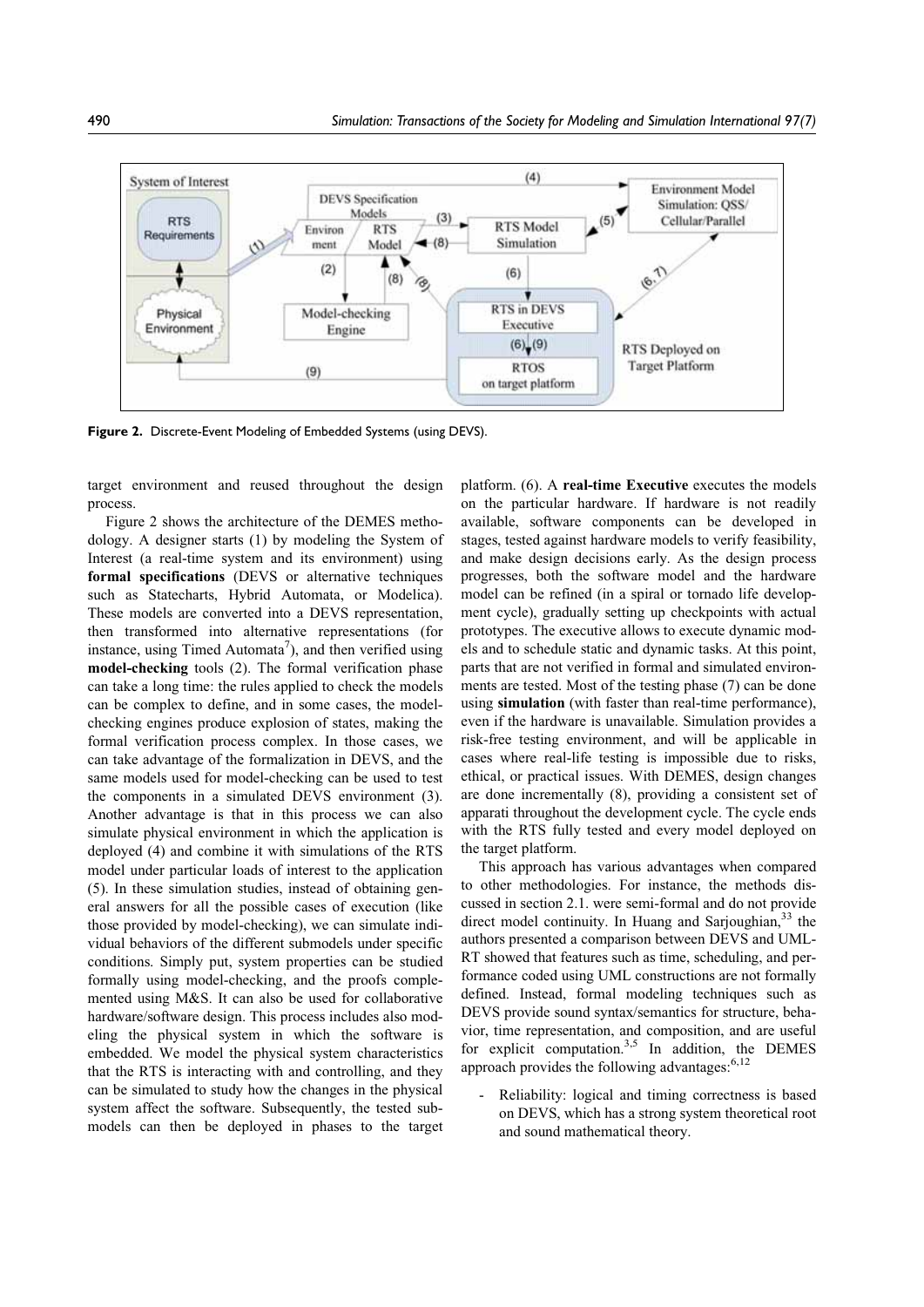- Model reuse: DEVS has well-defined concepts for coupling of components and hierarchical, modular model composition, supported by the formal concept of closure under coupling.
- Hybrid modeling: different methods can be used while keeping independence at the level of the executive, using the most adequate technique on each part of system architecture and reusing existing expertise, which allows knowledge reuse.
- Process flexibility: hybrid modeling capabilities are transparent for the executive, which is defined by an abstract mechanism that is independent from the model itself.
- Verification and validation: the definition of experimental frames can be partially automated and formal verification is possible. Formal verification will be discussed in the next section.

b) DEVS model verification for real-time embedded applications. One important aspect of DEMES is the use of model-checking, which allows the designer to verify the model's correctness and eventually produce formally correct software. Therefore, deployed systems will have very high reliability as the formal verification permits error detection at the early stages of the design. Informal techniques usually rely on extensive testing; they can reveal errors but are unable to prove the nonexistence of errors. Instead, formal techniques can prove the correctness of a design. The main drawbacks, however, are that formal techniques are constrained in their applications (not easy to scale up), and are usually applied to abstract models and not the final executable system.

When models used for M&S are formal, their correctness is verifiable. Another advantage of executable models (such as the ones featured in DEMES) is that they can be deployed to the target platform, thus providing the opportunity to use the controller model not only for simulations but also as the actual code executing on the target hardware. Thus, the verified model is itself the final implementation executing in real time. This prevents any new errors that might appear during the transformation of the verified models into an implementation, hence guaranteeing a high degree of correctness and reliability.

Hwang demonstrated that the verification of general DEVS is undecidable through reachability analysis.<sup>34</sup> Therefore, no model-checking tools have been built to verify models built-in DEVS. As a consequence, various DEVS extensions were proposed, in which the authors added constraints to the DEVS formalism to allow formal verification, in particular, by restricting the time-advance function to nonnegative rational numbers and the elapsed time used in the external transition function.  $RTA-DEVS<sup>35</sup>$ is one of those subclasses of DEVS that provides the modeler with a method that is expressive to model

complex systems and can be verified through formal model-checking techniques. RTA-DEVS models are a class of rational time-advance DEVS that can be transformed into equivalent Timed Automata that can be used to formally verify the desired properties using modelchecking tools like UPPAAL.

c) Existing DEVS-based environments. Recent research has focused on DEVS application to low-level applications commonly found in embedded systems consisting of computer hardware and real-time software. Current DEVSbased development environments for RTES include Power $DEVS<sup>36</sup>$ , a method to model hybrid systems and carry out real-time M&S, and Action-Level Real-Time DEVS  $(ALRT-DEVS)^{37}$  in which Network-on-Chip systems are modeled and simulated in real time. In Hu and Zeigler, $3$  the authors show how model continuity can be used in the design of dynamic distributed Real-Time systems. In Song and Kim,<sup>38</sup> we can see an application of the DEVS framework to the design and safety analysis of a RTES (a railroad crossing control system). In Moallemi et al.,39 model reuse and interoperability were shown by interfacing E-CD++ and PowerDEVS. A System-On-Chip FPGA implementation of  $E$ -CD++ was presented in Moallemi and Wainer,<sup>40</sup> and a M&S-based design of embedded controllers on network processors in Castro et al. $41$ 

Compared to traditional methods, there are significant platform limitations: in Hu and Zeigler<sup>3</sup> or Furfaro and Nigro, $32$  where the platform uses JAVA, the target platform should support the Java-DEVS real-time execution environment. PowerDEVS requires a Linux RTAI kernel.<sup>42</sup> In Moallemi and Wainer,<sup>5</sup> the DEVS-based tool depended on Xenomai/Linux kernel services. From the foregoing, although the DEMES approach offers multiple benefits, tools have to be improved to overcome limitations and support different hardware.

Earlier versions of  $E$ -CD++ relied on a variant of the Linux kernel. In Castro et al., $41$  E-CD++ was embedded on the core processor of an Intel IXP2400 Network Processor that runs RT Linux. It ran in the Linux User Space and used Linux Kernel services. In Moallemi and Wainer,<sup>40</sup> a configurable Linux kernel was downloaded to the SDRAM memory blocks on the AP1000 FPGA board. This dependency also included the use of the Xenomai real-time framework for Linux. Xenomai, installed as an abstract RTOS core, provided hard real-time functionality to the Linux kernel.

By eliminating OS and virtual machine restrictions, reducing the footprint of embedded applications, and bridging the gap between M&S and implementation increasing efficiency can be improved. Eliminating the virtual machine provided by the OS or the Java engines allow better predictability and improved control of the software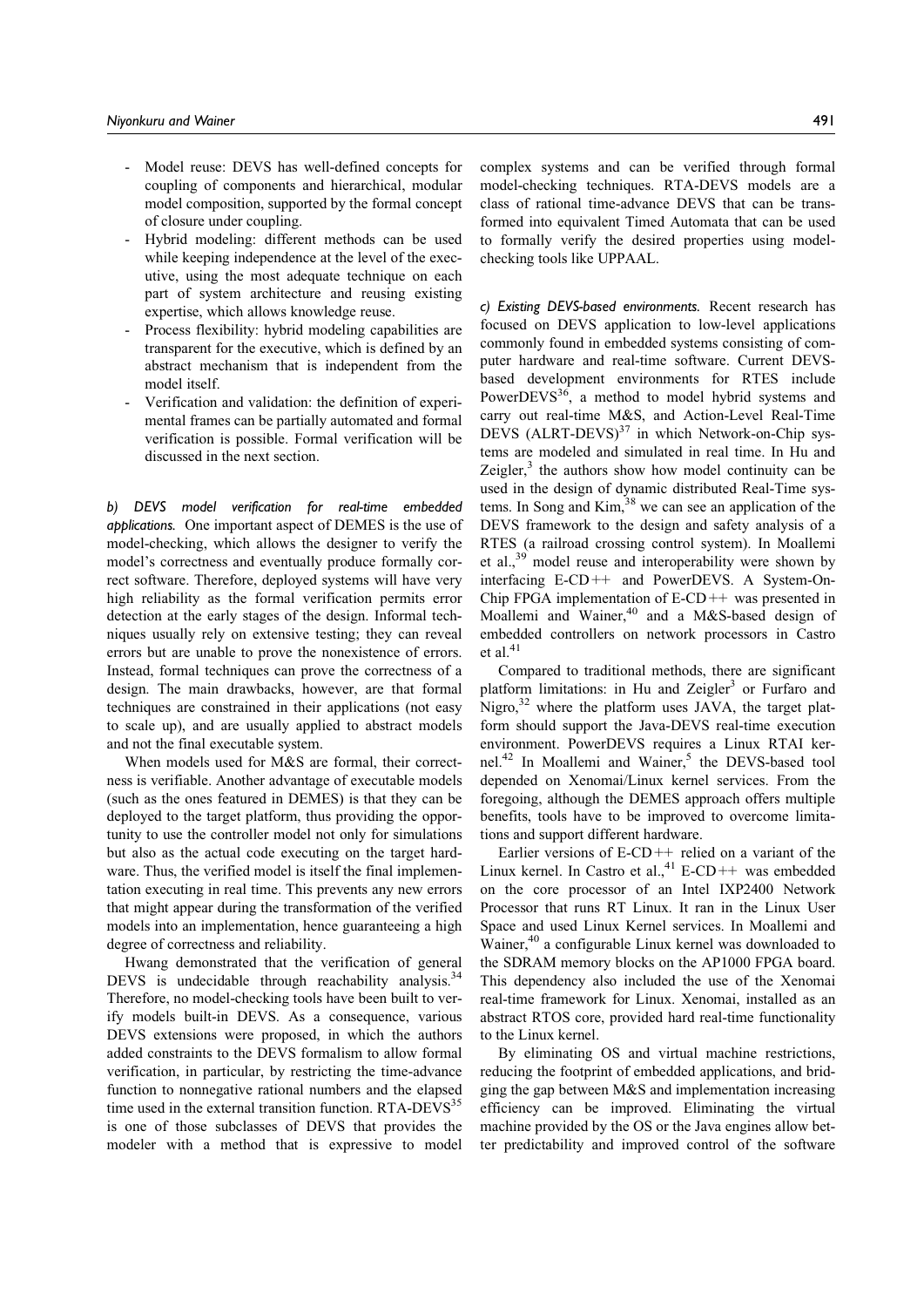

**Figure 3.** E-CD  $+$  + Layers.

components, allowing the reduction of latencies and permitting direct control on the hardware (which is not possible when an abstraction of the hardware is provided by an OS or similar software). In this case, all the developers use is DEVS and its well-defined functions (which includes a simple API with four functions). In the following sections we will discuss how this has been done, and will present E-CD ++ software components and its implementation.

# 2.3.  $E$ -CD + +

Our RT kernel,  $E$ -CD++, allows the developers to follow the DEMES methodology explained earlier to design complete applications using a discrete-event modeling approach. E-CD++ was developed using our previous experience with the  $CD++$  simulator<sup>31</sup> (a DEVS-based framework for M&S) and the RT-CD++ prototypes<sup>43,44</sup> (an extension of  $CD++$  for real-time model execution).  $E-CD++$  uses the original ideas for RT execution of DEVS models that uses the CD++ virtual time-advance function within a real-time context and provides an RT M&S platform for simulation-based verification of such models. Figure 3 shows the architecture of the  $E$ -CD++

framework, which allows the different stages in the DEMES process to be integrated in a seamless fashion.

For the models to be replaced directly with external entities, the I/O ports used for the DEVS models in  $E-CD++$  implement the interface mechanism originally proposed for DEVSRT in the Driver Interface layer. The intermediate software used for this is a real-time kernel, and objects are imported into this platform as RT tasks at runtime. The user models, the driver objects, and the E-CD++ core objects are merged and compiled to produce an executable that runs on Xenomai. An Eclipse IDE allows for the graphical development of models (a graphbased representation can be used to specify the model's hierarchy, interconnections, and behaviors to automate model generation). The DEVS M&S algorithms allow for parallel execution of concurrent events through the implementation of a messaging behavior for model interaction. The Flattened Coordinator technique<sup>45</sup> improves the efficiency of the DEVSRT messaging behavior through the removal of superfluous messages that are generated for communication between coupled models. Finally, the Time Interval function enforces real-time constraints through the use of wall-clock time advancement and execution deadline checking. The tool supports two execution modes: simulation and real-time. In simulation mode, virtual time advances using discrete-event algorithms. In real-time mode, the execution is driven by the real-time clock.

For  $E$ -CD<sup>++</sup> to execute the tasks as outlined in the various layers described in Figure 3, four software components are needed (shown in Figure 4). These include: the Main Runtime Subsystem, the Modeling Subsystem, the RunTime Subsystem, and the Messaging Subsystem. The Main Runtime Subsystem manages the overall aspects of the real-time execution and provides timing functions with microsecond precision. This is the first object (created in a non-real-time context), which launches the Runtime Subsystem. It first registers atomic components, the Top coupled component ports that are connected to the external environment, reads in external events (if any, for testing purposes, from an existing event-file), and builds an external event table. After, it reads in the model file and builds the model hierarchy. Finally, it spawns the main real-time task in which the Root Coordinator is created to start the DEVSRT execution cycle.

The Runtime Subsystem consists of Simulators, Coordinators, and the Processor Admin, which drive the execution of the models. In  $E$ -CD++, the Simulators work on runtime engines that correspond to atomic components, and they perform the main job of executing the internal transition and output functions for each of the submodels, following DEVS algorithms. The Root Coordinator manages the real-time event scheduling. It initializes a Driver object that launches real-time input driver tasks (associated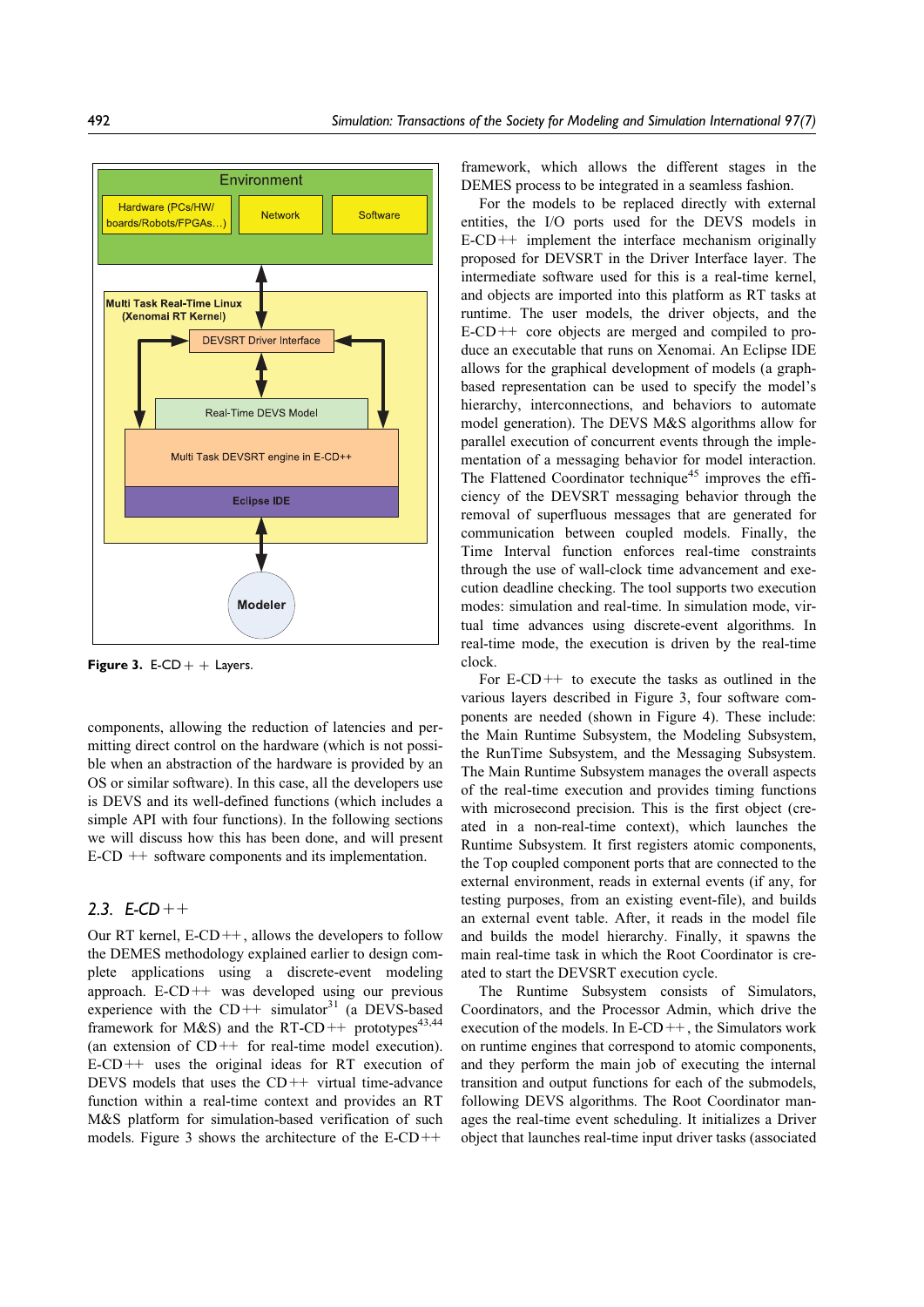

Figure 4.  $E\text{-CD}$  + + software components.

with input ports of the Top coupled component in the DEVS model hierarchy).

The Modeling subsystem is generated in order to define the Atomic and Coupled models, as well as the relationships between them. For each of these models, the Processor Admin within the Runtime Subsystem defines Coordinators and Simulators in order to manage the behavior of the model and drive its execution.

The Messaging the subsystem provides is in charge of transmitting messages between the different components in the Runtime Subsystem, which makes the model execution advance (in virtual or real time).

This implementation is closely dependent on the Linux OS and restricts supported devices.  $E$ -CD++ on Bare Hardware removed this limitation, provides a DEVS execution engine that resides in a different microcontroller, and it is OS independent, making it applicable to a broad variety of hardware. To achieve this objective, several changes were required and will be presented in the next section.

# 3.  $E\text{-}CD++$  on bare hardware

As discussed in section 2, the development of embedded applications using  $E$ -CD++ requires several changes to the current iteration of the software. Through modifications to the existing software architecture, we provide now stand-alone operation, i.e., bare-metal execution. To do so, we had to leverage multiple existing functions as well as develop additional functionality to operate without OS support and directly interface with hardware devices.

### 3.1. High-level design

 $E-CD++$  was built with the assumption that it would run on a variant of the Linux kernel. This imposes memory capacity, processing, and portability limitations. The target platform must include the memory and processing power necessary for the Linux kernel variant and there must be a Linux kernel that can be compiled for the target platform and can interface with the available hardware devices. Both implementations on the network processor and the FPGA board required a Linux kernel to be downloaded on the target. In Castro et al.,<sup>41</sup> E-CD++ was embedded on the core processor of an Intel IXP2400 Network Processor that runs RT Linux, while in Moallemi et al.,<sup>39</sup> a configurable Linux kernel was downloaded to the SDRAM memory blocks on the AP1000 FPGA board. This dependency also includes the use of the Xenomai real-time framework for Linux.

Porting  $E-CD++$  to embedded platforms with small memory capacities is affected by the size of the application as well as the Linux kernel. To tackle this challenge, we could add external memory or use a network connection to interface with the target platform from a M&S platform. The inclusion of the Linux kernel and use of network drivers reduce the portability of  $E$ -CD++ between different platforms. In the design of the system, a target platform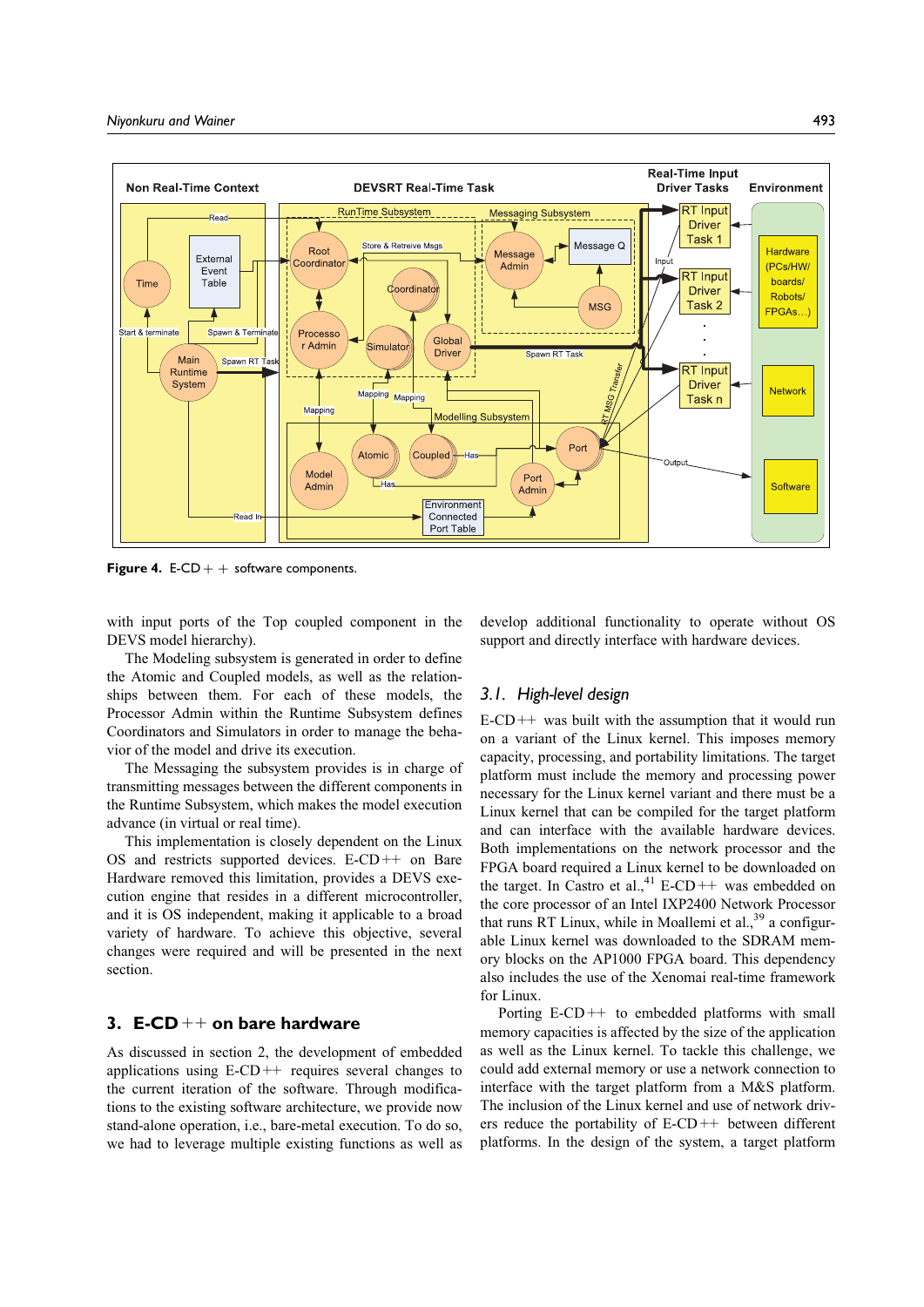

**Figure 5.** RTOS vs bare metal – an overview.

must be chosen based on the availability of a Linux kernel for that architecture as well as the availability of network drivers and a suitable API that allows for control of hardware devices over a network interface.

As a solution to the above challenges, we propose a new architecture to remove these limitations through the removal of Linux dependencies as well as the implementation of the Driver model to eliminate the need for API availability, as seen in Figure 5.

The middle part of Figure 5 shows the corresponding components for the Xenomai version of E-CD++. In this case, the application layer is made of user models and real-time executives in charge of executing them. These layers are in what we named the ''DEVS space'' as they pertain to the DEVS framework. The real-time executive relies on the Xenomai kernel. To switch to bare metal, several changes are needed, namely the real-time executive, the introduction of a microkernel – that provides functions to handle system calls, to manage memory and hardware resources – and the use of a small and optimized GNU library for embedded systems (in our case Nanolib) for code size reduction.

To successfully run on bare metal, all the Operating System dependencies needed to be removed and a microkernel developed to provide the essential services offered by the real-time kernel, including file, memory, and hardware resource management. Applications request OS services via system calls; for the bare-metal real-time executive we identified the system calls needed and provided functions with the same signature but with a re-designed implementation that takes into account the limitations and environment of the target platform. These include:

- file and input/output management to read the usermodel files;

- memory management (e.g., *sbrk*) for allocation/deallocation of memory, for heap memory allocation;
- real-time calls to the Linux kernel, by interfacing with the hardware clock of the target platform;
- other services, providing similar functions to replicate them using hardware components (i.e., onboard memory and low power modes);
- startup code, low-level initialization, linker script, and interrupt handling mechanisms.

Many of the OS services are unnecessary (for instance, inter-process communications, as there is only a single process running in the DEVS kernel). Multi-processing can be implemented directly at the model level and natively handled by the execution module based on DEVS algorithms. In this context, models act as processes and the DEVS coordinators as the Process Scheduler. Periodic and aperiodic tasks can be managed with timers and interrupts. The new functions were developed to provide essential functionalities requested through system calls without the overhead of a full OS kernel. This provides the capability of scheduling function calls at timing intervals as dictated by the onboard timer without the need for a real-time framework to enforce these constraints. The DEVS kernel needed other updates, including a new implementation of a Driver model and the use of a Flattened Coordinator technique.<sup>45</sup>

With these changes, it is possible to move the DEVSRT engine as well as the I/O drivers directly onto the target platform, eliminating the need for a network interface for communication between the M&S platform and the target platform as illustrated in Figure 5. The new functions were implemented to provide the same functionalities as the original system calls without the overhead of a full OS kernel.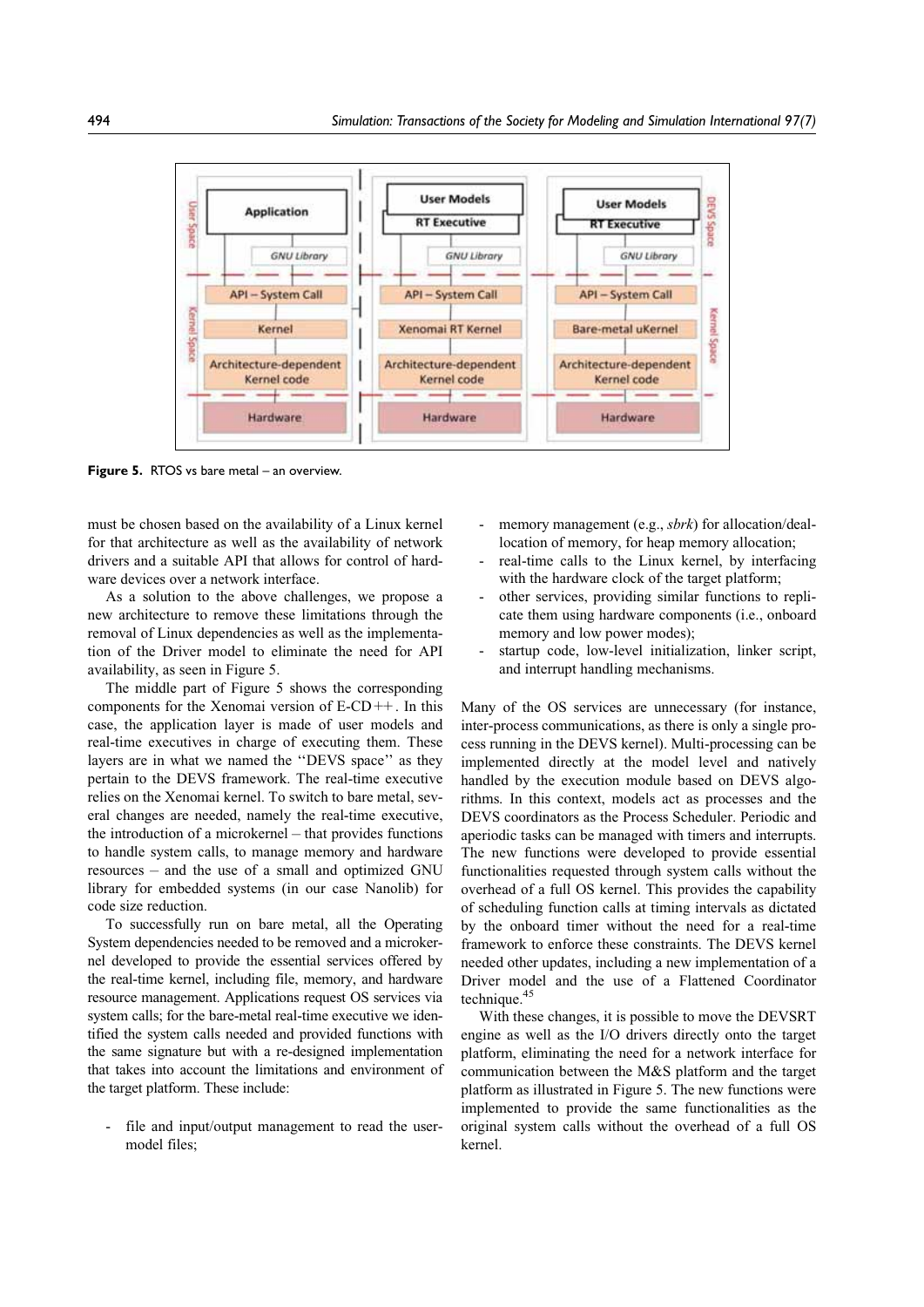

**Figure 6.** E-CD  $+$  + Software architecture.

In section 3.2, the main changes mentioned above will be detailed and their implementation further explained.

### 3.2. Implementation details

In this section we discuss a few details related to the implementation to show how the general ideas have been carried out. A complete implementation is available in open source (https://github.com/ SimulationEverywhere/RT-Cadmium-Models). Initially, the Driver concept and the Flattened Coordinator were adapted to achieve our goals. These components are described in Figure 6. The Runtime and the Modeling subsystems now include a Flattened Coordinator as well as the integration with the Driver model. The Flattened Coordinator has been added to the Runtime Subsystem where it replaced the many Coordinators that are needed in a hierarchical Coordinator algorithm as described by Zeigler et al.,<sup>11</sup> which were previously used in E-CD++. The Driver has also been added to the Runtime Subsystem providing an interface to initialize hardware devices as well as to interact with the Ports that are associated with the model.

With the aid of the Driver object, external I/O devices can be controlled through the encapsulation of hardware specific functionality. Using this model, we can interface a wide range of devices and improve portability by implementing basic drivers that are accessed by E-CD++. From an implementation point of view, the Driver model

manages hardware devices using two classes: Port and Driver. The Port class resides in the Modeling subsystem while the Driver class is in the Runtime Subsystem. Together, they provide a link between the DEVS implementation and the hardware target platform. The Port class represents the logical connection between models and hardware devices. In the previous implementation, the Port class established API commands over a network interface but with the bare hardware implementation, the Port class includes Input and Output low-level functions that provide direct interface with the hardware device. In the case of Inputs, the receipt of a signal on a Port will cause the generation of a DEVS message, which is then added to a message queue processed by the Root Coordinator. When configured as an output, the Port will receive the data from a DEVS message from the Driver class, which will then be translated into a signal that can be interpreted by a hardware device. The bare-metal implementation allows using hardware and software interrupt service routines of the target platform to notify  $E$ -CD++ of I/O events. The specific hardware interrupts associated with the device can then be used to generate DEVS messages based on the values received. Similarly, software interrupts can be programmed to provide periodic polling.

We also needed to define two types of devices that a Port/Driver may be associated with: passive and active devices. Passive devices (for example, passive sensors) must be polled at specific intervals to determine their current state; hence, interfacing them requires the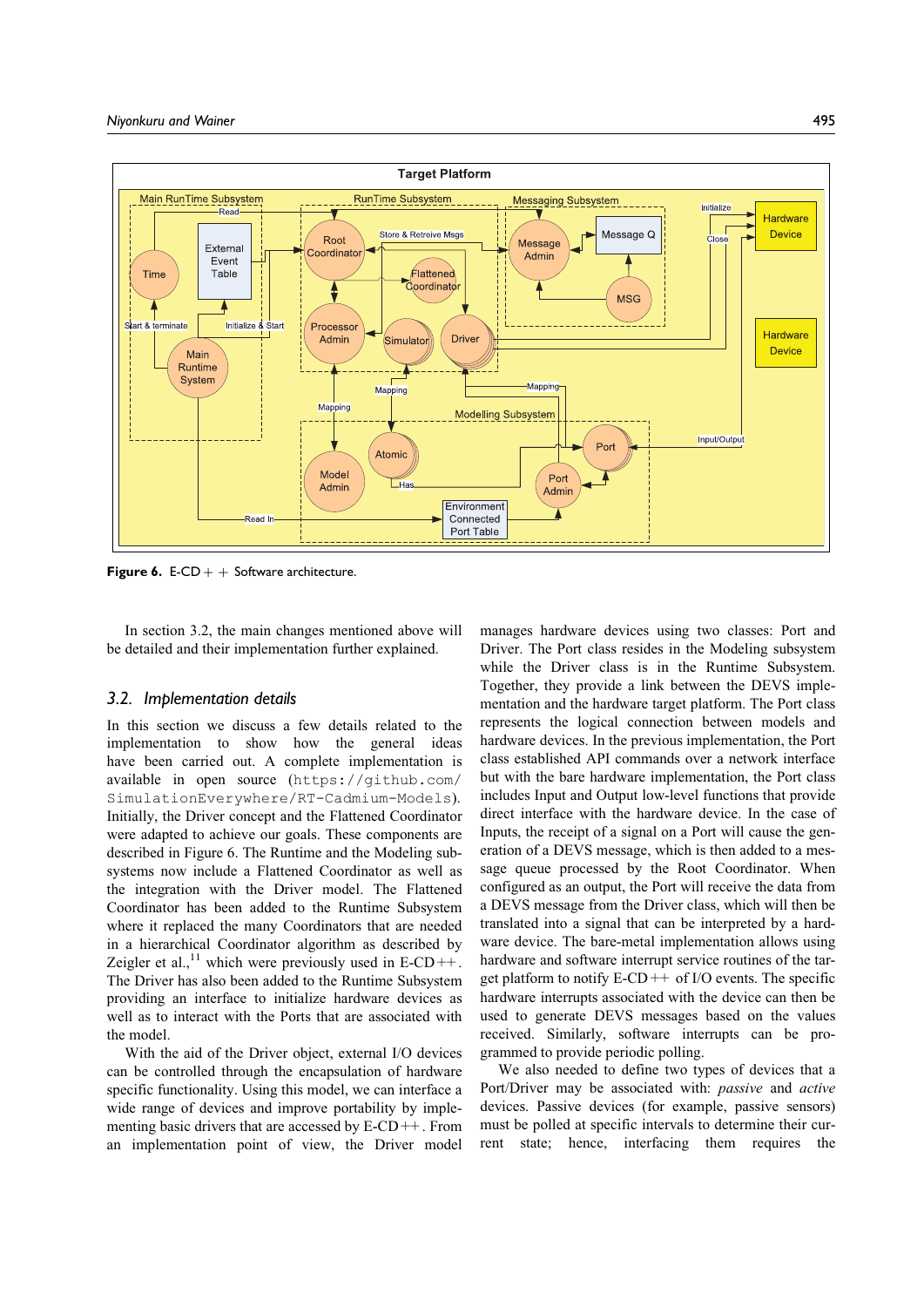implementation of a periodic timer interrupt that requests the state of those devices. This can be accomplished through the creation of a software interrupt that is tied to a division of the base clock, allowing for the software interrupt to be triggered at regular intervals, eliminating the need for real-time tasks. The state that is returned from these interrupts is then passed to the associated Driver. An active device is classified as a hardware device that triggers an input event. Active devices can trigger a hardware interrupt at which point they will pass their states to the Driver for processing. Hardware and software interrupts can be used to generate messages from active devices; when the interrupt is triggered, a message can be added to the message bag.

As embedded platforms are generally limited in terms of memory and a CPU power, the OS dependency of the  $C++$  library was removed to streamline the performance of the software as well as increase the portability of the overall system.  $E$ -CD++ is the only application running on the target platform, reducing the memory footprint (as there is no OS running). The replication of some key OS functionalities is achieved using hardware devices available on the target platform (real-time clock, onboard memory, low-power modes, etc.).

The Main Runtime subsystem is the first object to be created. It oversees initializing the system timing. This is achieved with a 32-bit timer set to trigger at 1MHz therefore providing microsecond precision (as Xenomai does). A constraint is that the microcontroller's clock frequency should be at least 1MHz (which is common nowadays). Then, it registers the model file, the only file referenced by  $E-CD++$  during execution on the target platform. Since we do not have a complete OS file system, we developed a pseudo file system to maintain continuity between desktop simulation and target real-time execution. To mimic this behavior, the model files are loaded directly into memory and the file names are used to populate a file register. The file register then determines the memory address of the text file using a file table that contains the mapping between file names and memory addresses. The file table also provides information about the file that is required by the  $C++$  library, for example, the file size.

One of the other major tasks of the Main Runtime subsystem is to load models and ports. After registering atomic models by adding pointers to their constructors into a model admin table (a hash table that serves as an atomic model object database), and top ports by adding them into a port admin table (a hash table that serves as a port object database), the Main Runtime subsystem constructs the DEVS model hierarchy. This is done by parsing the model file that contains the components and their relations (i.e., Atomic and Coupled models, their links/couplings – EIC, IC, EOC – and ports) and calling the Model Admin and the Processor Admin to construct a model hierarchy tree and a simulator/coordinator tree. These two trees are

constructed in parallel, i.e., when the model admin adds a node; the processor admin also adds a corresponding execution node providing a one-to-one relationship. The model hierarchy tree belongs to the model class and has atomic (leaf nodes) and coupled models (non-leaf nodes) as its node while the processor hierarchy tree has simulators (leaf nodes) and coordinators (non-leaf nodes) as its nodes. As a Flattened Coordinator is used, the coupled models are eliminated from the model hierarchy tree, and all the atomic model port links are rewired to bypass the coupled models.

Once the models are loaded, the control is passed to the Root Coordinator that manages the rest of the execution by monitoring signals from the environment, handling scheduling, and passing messages.

The hardware component interface allows direct access to the microcontroller, and the entire application holds in the onboard memory. We were able to interface with STMicroelectronics' STM32 peripheral libraries, and this can be done with other vendors as well. Model continuity is achieved, as the DEVS model is not changed throughout development. This design is also portable as models developed can be run on bare metal by specifying the necessary port drivers to interact with real hardware components. As mentioned, the implementation of the port/driver concepts greatly increases this portability through the encapsulation and generalization of I/O devices allowing for simple addition of new devices.

The functionality of some functions run by the OS was reproduced through the creation of functions with the same signature but with a re-designed implementation that takes into account the limitations and environment of the target platform. For instance, Xenomai provides real-time guarantees through the implementation of constrained functions as well as the use of a real-time scheduler. In bare metal, timing is now controlled at the clock level through periodic timer interrupts to manage scheduling, and at the model level through model specification and model-checking of the timing constraints. A timer is set to trigger at every 1  $\mu$ s. In addition, the removal of Xenomai also required changing the Root Coordinator, which would sleep until the next internal transition is scheduled, periodically verifying that an external event has not occurred. If an external event occurred, the event would be processed prior to the internal transition and the cycle will repeat. In the case where there are no more internal transitions scheduled, the Root Coordinator would place the microcontroller into low power mode, and it would wait for the next external event.

MCU device libraries allow access and configuration of hardware components. We integrated peripheral libraries in the hardware-dependent kernel. When defining input and output ports connected to hardware, the user can reuse methods provided by the hardware abstract library to get value from sensors or actuate on external devices. This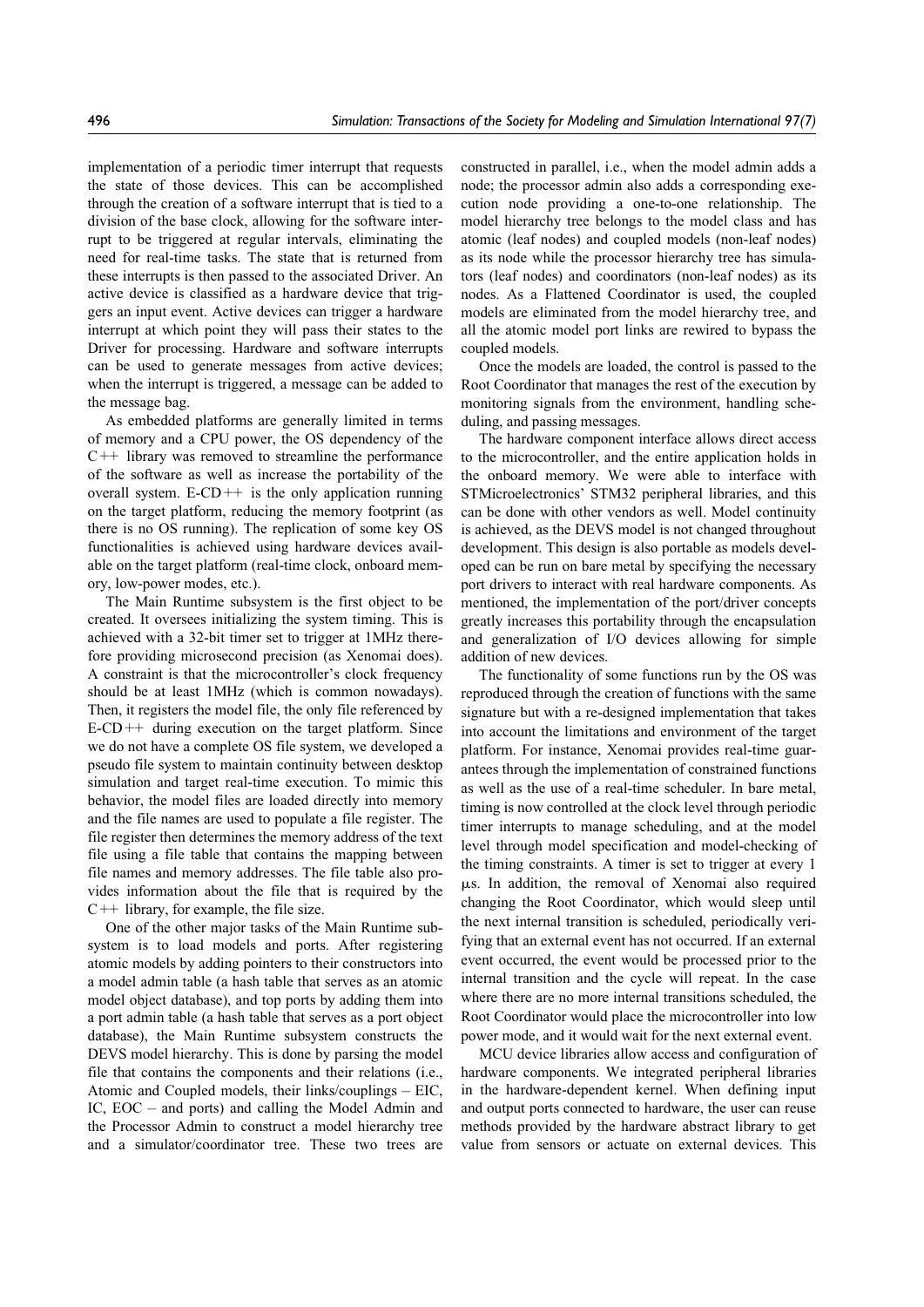includes ready-to-use methods to include commonly used hardware components (e.g., ultrasonic, light sensors).

The only file referenced by  $E$ -CD++ at runtime is the model file. In fact, models are loaded at runtime reading and interpretating the model file. Since we do not have an OS with a file system, we developed a pseudo file system to maintain continuity between desktop model simulation and the target model real-time execution. To mimic this behavior, the model files are loaded directly into memory and the file names are used to populate a file register. The file register then determines the memory address of the text file using a table that contains the mapping between file names and memory addresses. The file table also provides information about the file that is required by the  $C++$  library, for example, file size.

Early integration of the bare-metal  $E$ -CD++ was done on an MCBSTM32F200 evaluation board. Developed by Keil, the board includes the STM32F207IG ARM Cortex-M3 based microcontroller, which has a clock speed of 120 MHz, 1 MB of ROM, and 128 KB of RAM. Through the implementation of drivers for the different I/O devices on the evaluation board, we performed early integration testing which demonstrated the feasibility of the bare-metal implementation. On the software platform side, Eclipse was used along with the GNU ARM bare metal toolchain to build applications and GDB to debug hardware and software.

Overall, a high level of portability and model continuity can be achieved, as the DEVS model is not changed throughout the development. This design is also portable, as the software core of  $E$ -CD++ has not changed (all that has changed are the external interfaces). As mentioned, the implementation of the Driver model greatly increases this portability through the encapsulation and generalization of I/O devices allowing for the simple addition of new devices.

# 4. Building a Digital Quadruplet: Urban Futures Transportation Charrette

In this section we describe the context of a project for which we have used the bare-metal E-CD++ to build an autonomous vehicle integrated into a Digital Quadruplet. We focus on the vehicle integration for the case study, the definition and implementation of the embedded application, and we show how the modeling method can be used to build these models (which have been developed by Engineering students without previous expertise in DEVS or BIM and who were able to build the Digital Quadruplet with minimal support).

The Digital Quadruple was developed under the umbrella of the Urban Futures research project ((http:// urbanfutures.ca/designcharrette-transport). The objective of Urban Futures is to conduct multidisciplinary research



Figure 7. Urban Futures: Transport Charrette (http:// urbanfutures.ca/designcharrette-transport).

in the area of digital technologies for urbanism. To do so, experts from industry, government, academia, and not-forprofit organizations joined to question and challenge operational dimensions of ''smart city'' technologies. This is an important topic in the Canadian context. In 2016, Statistics Canada reported that over 80% of Canadians are living in urban areas and that the trend is accelerating. The calibration, coordination, and communication among intelligent systems needs problem-solving as an iterative, collaborative, and inclusive design exercise. The project activities were organized as a series of intensive design charrettes, in which participants discussed, debated, and developed ideas in reaction to themed ''what-if'' scenarios. The case study presented here focuses on the Transportation charrette for Carleton University, in Ottawa, ON, Canada. In this case study, depicted in Figure 7, we consider the deployment of autonomous vehicles (bottom right of the figure) that circulate through the campus, transporting individuals and goods from one building to the next, and stopping in parking lots, public transportation stations (light rail, bus), and specific stops throughout the campus.

As we can see in Figure 8(a) and (b), we started by building a Digital Twin of Carleton University campus. A more detailed figure of this first step can be seen in Figure 9. We established a process using Autodesk Revit and Autodesk Dynamo to extract information of the whole campus to be used for simulation. This includes a cloud point with buildings, roads, transportation data, traffic signs, and sources of pedestrians (buildings, public transportation). This information is given as initialization data for DEVS models in CD++. We built a simulation model of the autonomous vehicle using  $CD++$ , which can navigate the digital campus in simulated fashion (shown in Figure 8(c)). We used the same tools for visualization analysis, to study the behavior of the system in the Digital Twin. The integration of the DEVS models and the Digital Twin conform to the campus Digital Triplet.

In the following sections we describe the models used to build the physical system at scale (Figure 8(d)), based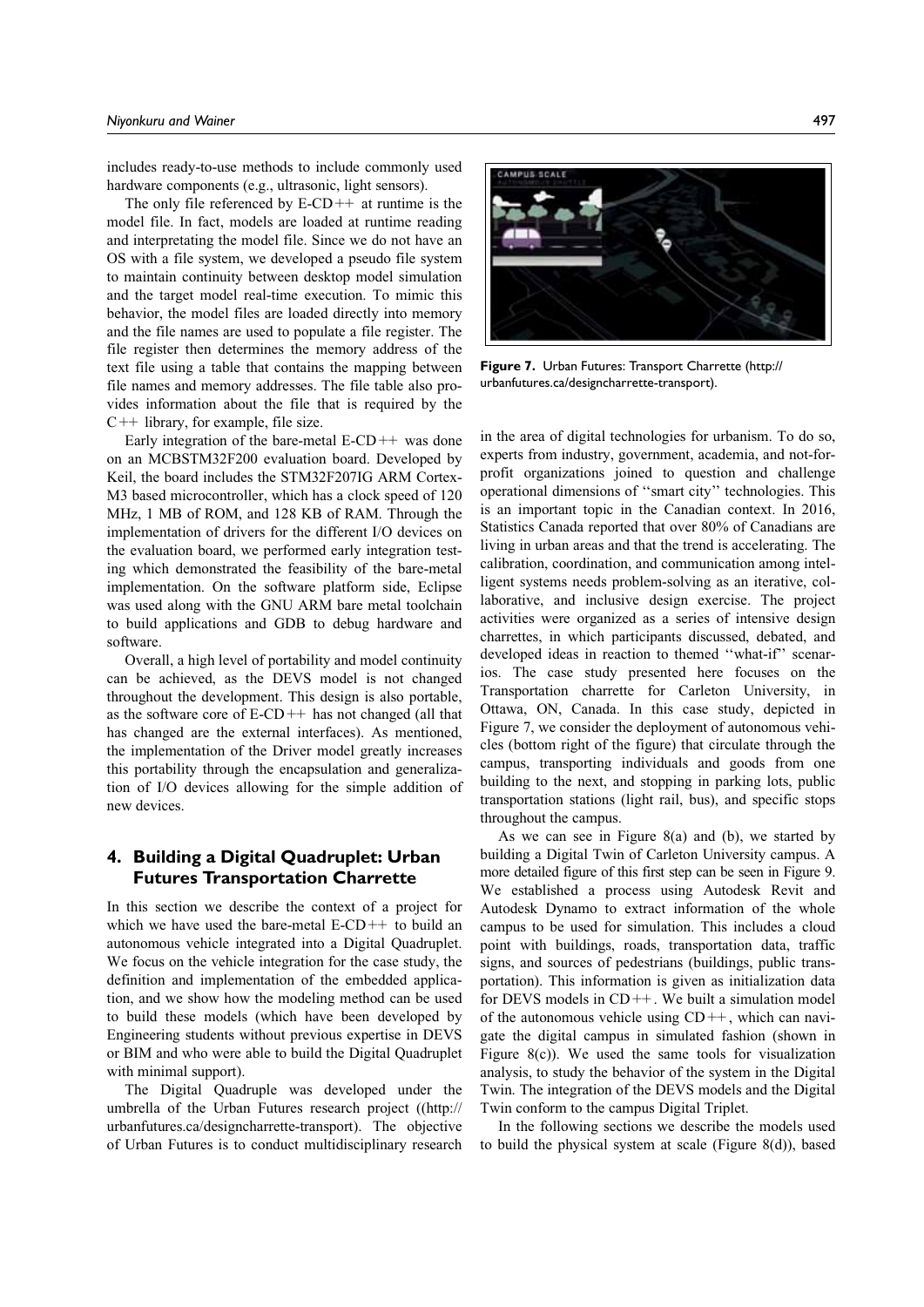

Figure 8. (a) Real System; (b) Digital Twin; (c) Digital Triplet; (d) Digital Quadruplet.

on models of the real system and a hardware implementation integrated to the Digital Quadruplet, which can be used for experimentation mixing simulation, visualization, and real-time control. The objective is to show how  $E-CD++$  can be used for modeling, simulation, and realtime execution of the models.

### 4.1. The model

The first step in our methodology, as discussed earlier, is to build a model of the system of interest using DEVS. Figure 10 illustrates the resulting DEVS model hierarchy for the case study. A Central Computer contains the BIM models, and it is used to conduct visualization of the running models (which was shown in Figure  $8(c)$ ). The three main components are in charge of geolocating the vehicle (using RFID tags that are activated when the vehicle arrives in a given station), converting the information from the RFID into geolocation (which is sent to the BIM model for display), and driving the vehicle, done by the SeedBotDriver.

All the components are defined as a DEVS model. For instance, the SeedBotDriver, shown in the bottom part of the figure, is defined as a coupled model with four input ports to give/receive information about (start/stop external commands, distance and direction sensors values), and two output ports to send commands to vehicle motors. The vehicle top model is made of three coupled models: the Sensor Unit, Control Unit, and Movement Unit. The Sensor Unit contains two Direction Sensor models (left and right), and a distance sensor, defined using three atomic models. The distance sensor calculates the distance to an object and transmits the readings to the Control Unit for processing. The direction sensors send signals to the sensor unit indicating if an object was detected or not in that direction. The Control Unit is built as a composite of two atomic models: the Sensor Controller and the Movement Controller. The Sensor Controller receives the distance and direction readings and sends information to the Movement Controller to specify whether the vehicle is free to move, or has encountered an obstacle (in front or sideways).

The Movement Controller receives obstacle signals from the Sensor Controller and sends appropriate commands to the Movement Unit (which contains controllers for left and right motors). According to the sensor information, the Movement Unit sends ''go forward'' commands to both motors (to continue straight), or only to the right or left motors, in forward/reverse direction, to avoid obstacles depending on the obstacle location (front, left, or right). Each of these models is defined using DEVS; we show the definition of the Sensor Controller model as an example.

Figure 11 illustrates the state transitions using a DEVS Graph representing the Sensor Controller's behavior. The diagram summarizes the behavior of the DEVS atomic component by presenting the states, transitions, inputs, outputs, and state durations graphically.38 The circles represent states (the double circle is the initial state), which have a name and a duration shown in the circle. The continuous edges between the states represent the external transitions, which include the names of the input ports, the input value, and any condition on the input (with format ''port?value''). The dotted lines represent the internal transitions and the associated outputs (with format ''port!value'').

The Sensor Controller starts in the IDLE state and remains in that state until a *start* command is received. In that case, the external transition function executes, and the Sensor Controller state changes to PREP\_RX. At this stage, it waits for the predefined time ta=scRxPrepTime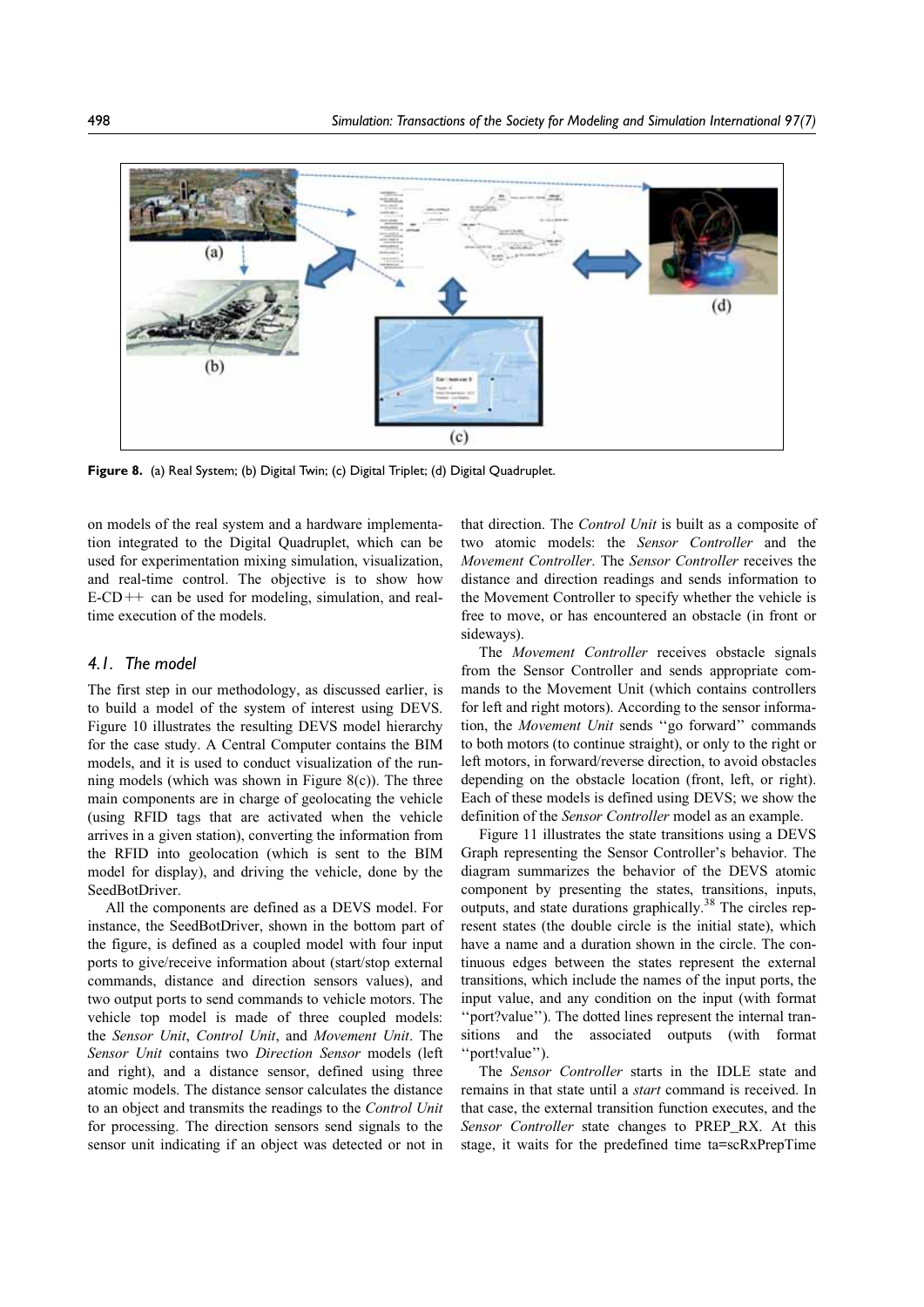

Figure 9. Carleton University Digital Twin (https://sustain.sce.carleton.ca).



Figure 10. Vehicle model DEVS hierarchy.

after which a default NO\_OBSTACLE signal is sent to the Movement Controller and an internal transition is triggered changing its state to WAIT\_DATA. Sensor Controller waits in this state until it receives a signal from one of the sensors. When a signal is received, if it indicates to stop, the external transition causes Sensor Controller to go to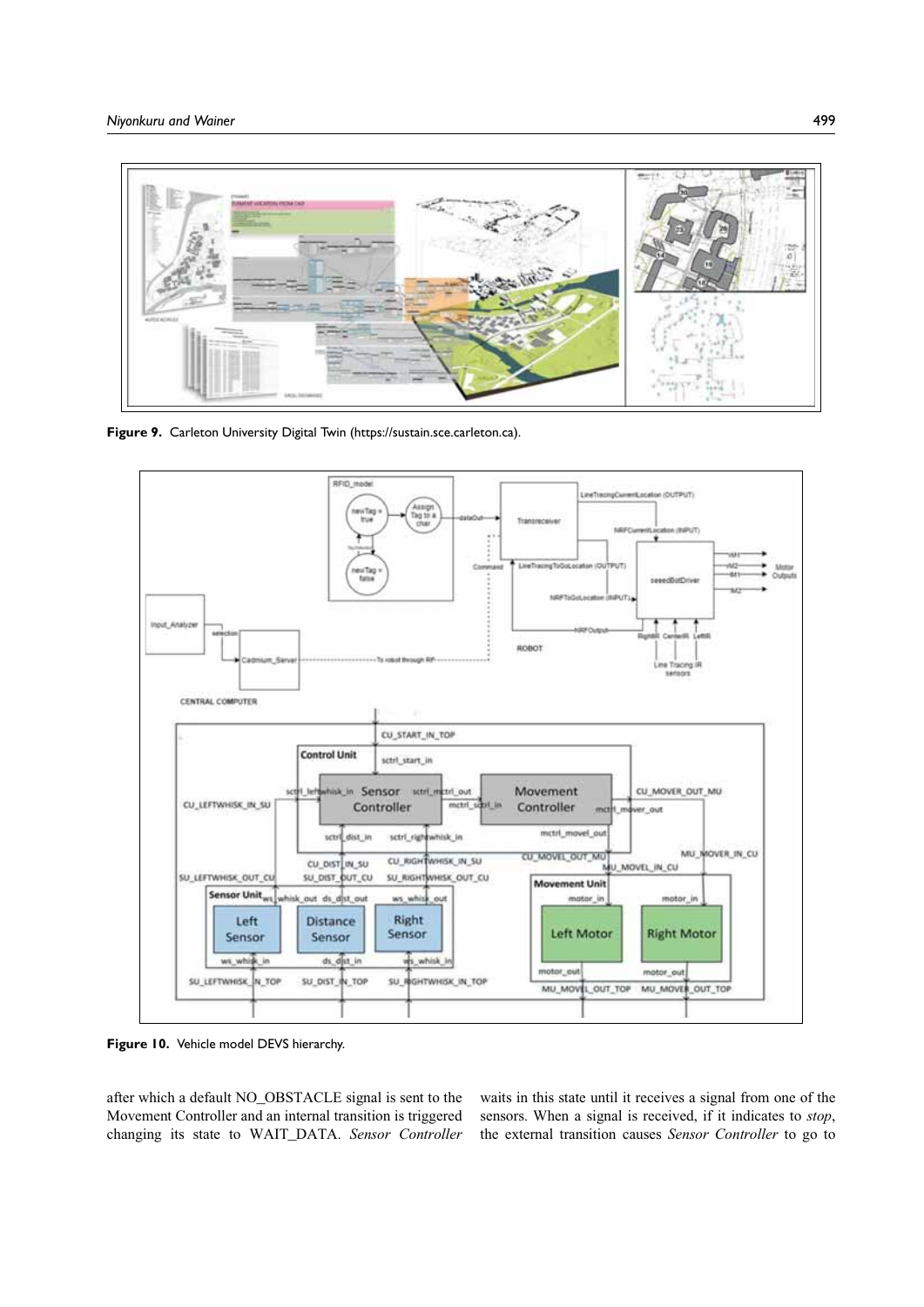

Figure 11. Sensor Controller DEVS graph.

the PREP\_STOP state, at which it will immediately send a stop signal and then transition back to the IDLE state. However, if the received signal is different, Sensor Controller will go to the TX\_DATA state at which it will wait for a time-advance period of ta=scTxTime before it sends an output indicating whether the vehicle has encountered an object in front or a side sensor detected with an obstacle, and transitions back to the WAIT\_DATA state. At any point in time, if Sensor Controller receives a manual stop signal (STOP\_CMD), it will execute an external transition to the PREP\_STOP state to stop all activities.

Using the model transformation defined in Saadawi and Wainer,  $35$  each of the models in the system can be converted into a Timed Automata and verified formally using model-checking (for instance, using a tool like UPPAAL). As stated earlier, this section will only focus on showing how the models are defined and then executed in the

context of simulation or real-time execution (the reader interested in formal verification of the model can refer to Hwang $34$ ).

### 4.2. Model definition in  $E$ -CD  $++$

 $E-CD++$  provides a mechanism to program DEVS models' hierarchical structures. The coupled model definitions are defined using a built-in language which uses the formal definition of the DEVS coupled models. The following code snippet describes the Sensor and Movement Controllers specification components of the Control Unit, in accordance with the model diagram described in section 4.1.

The Model file snippet (Figure 12) starts by defining the Control Unit as a coupled model composed of two instances: SCtrl and MCtrl, of Sensor and Movement Controller, respectively. Then, the input (CU\_ START\_IN\_TOP, CU\_LEFT\_IN\_SU,CU\_RIGHT\_IN\_SU and CU\_DISTANCE\_IN\_SU) and output (CU\_ MOVEL\_OUT\_MU and CU\_MOVER\_OUT\_MU) ports of the Control Unit are defined. Finally, the input and output connections between the ports of the Control Unit and those of SCtrl and MCtrl are described, as well as the internal connections between *SCtrl* and *MCtrl*. The direction of the connection is read as FROM port  $\rightarrow$  TO port.

The atomic model presented earlier in Figure 11 describes the transition and output functions of the Sensor Controller. A section of the model in  $CD++$  is presented in Figure 13.

The code snippet first shows a portion of the external transition function that describes the transition from state WAIT DATA to either TX DATA depending on the value (sensor\_input) of the incoming signal from the Distance Sensor received on port sctrl dist in (as shown

```
[ControlUnit]
components : SCtrl@SensorController MCtrl@MovementController
in : CU START IN TOP CU LEFT IN SU CU RIGHT IN SU CU DISTANCE IN SU
out : CU MOVER OUT MU CU MOVEL OUT MU
%input connections
Link : CU_START_IN_TOP sctrl_start_in@SCtrl
Link : CU LEFT IN SU sctrl left in@SCtrl
Link : CU RIGHT IN SU sctrl right in@SCtrl
Link : CU DISTANCE IN SU sctrl distance in@SCtrl
%output connections
Link: mctrl moveR out@MCtrl CU MOVER OUT MU
Link : mctrl moveL out@MCtrl CU MOVEL OUT MU
%internal connections
Link : sctrl mctrl out@SCtrl mctrl sctrl in@MCtrl
```
Figure 12. Model file excerpt.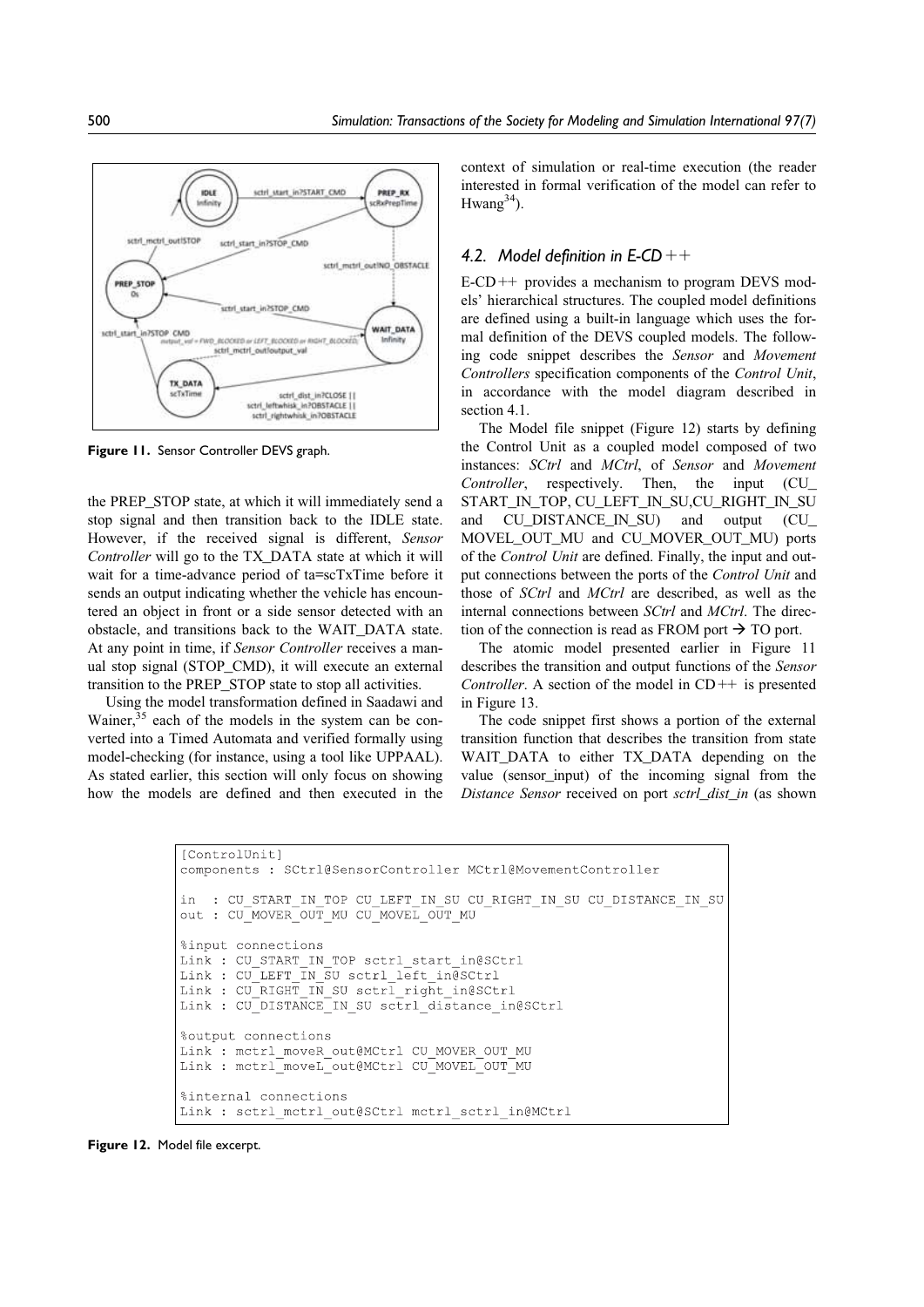```
\mathbf{1}Model &SensorController::externalFunction(const ExternalMessage &msg) {
\overline{2}3
   if (msg.port() == sctrl dist in)// Distance sensor signal received
\overline{4}if (state == WAIT DATA) {
                                                 // Sensor controller was waiting for data
5
         if (msq.value() == CLOSE) {
                                                    // Destination Reached
6\overline{6}sensor_input = FRONT_CLOSE;
                                                     // Set sensor input value
\overline{7}state=\overline{\text{TX}} DATA;
                                                     // change state to TX DATA
\overline{8}holdIn(Atomic::active, scTxTime); // transmit data after scTxTime
\overline{9}\overline{\phantom{a}}10 }
1112 Model &SensorController::internalFunction(const InternalMessage & ) {
13
       switch (state) {
14
           case PREP RX:
1.5
                                       // Ready to receive data from sensors
16
           case TX DATA:
                                       // Just transmitted data to movement controller
              state = WAIT_DATA; // Wait for sensor data1718
              passivate();
                                  // stay in this state until a signal is received
19
              break;
20\rightarrow21 }
22
23 Model &SensorController::outputFunction( const InternalMessage &msg ) {
24
       switch (state) {
25
26
           case TX DATA: {
                                         // Sensor Controller is in transmitting data state
27
           int output val;
2829
           if (sensor input==FRONT CLOSE)
                                                            output val = FWD BLOCKED;
              else if (sensor_input==LEFT_OBSTACLE)
30output val = LEFT BLOCKED;
              else if(sensor_input==RIGHT_OBSTACLE)
31output\_val = RIGHT_BLOCKED;32
                                                            output val = NO OBSTACLE;
              else
           sendOutput (msg.time (), sctrl_mctrl_out, output_val); // Output sent to MCtrl
33
34
           break;
35
           -1
36
       -1
37
```
Figure 13. Sensor Controller code snippet.

in Figure 11). Lines 12 to 20 show a portion of the internal transition function describing the transition from TX\_DATA to WAIT\_DATA. Finally, lines 23 to 37 show a portion of the output function's behavior at state TX\_DATA. The output function sets the output signal (FWD\_BLOCKED, LEFT\_BLOCKED, RIGHT\_ BLOCKED or NO\_OBSTACLE) to send to the Movement Controller through port sctrl\_mctrl\_out.

Using these model classes and the core components of E-CD++, different scenarios were tested early on the development platform using simulation mode. Once the verification step is completed for each of the components, they can be transferred incrementally to the target platform. In order to do this, each driver is associated with specific commands related to the hardware component it interacts with and the corresponding input/output ports. In this case, we deployed these models in different ARM boards. In Figure 14 we show one configuration built on a Parallax shield. The native code is downloaded directly in

memory via ST-LINK, an in-circuit programmer for the STM32 microcontroller families. This interface module is enabled with JTAG/serial wire debugging interfaces that can be used to communicate with the target platform and debug via an OpenOCD client/server connection. Interfacing  $E$ -CD++ with hardware peripherals is made easy by the available port/driver interface and the comprehensive standard peripheral libraries offered by STMicroelectronics in this case. These two elements can be seamlessly integrated, compiled to the native bytecode, and result in a DEVS-based firmware able to control the peripherals and respond to diverse external stimuli.

Different tests conducted progressively on each of the components allowed us to show the idea of model continuity. The models defined formally as in Figure 11 were thoroughly studied through  $E$ -CD++ simulation interface. Each of the simulated components were replaced by the corresponding hardware components and their controllers in the target platforms. As discussed in the paper, the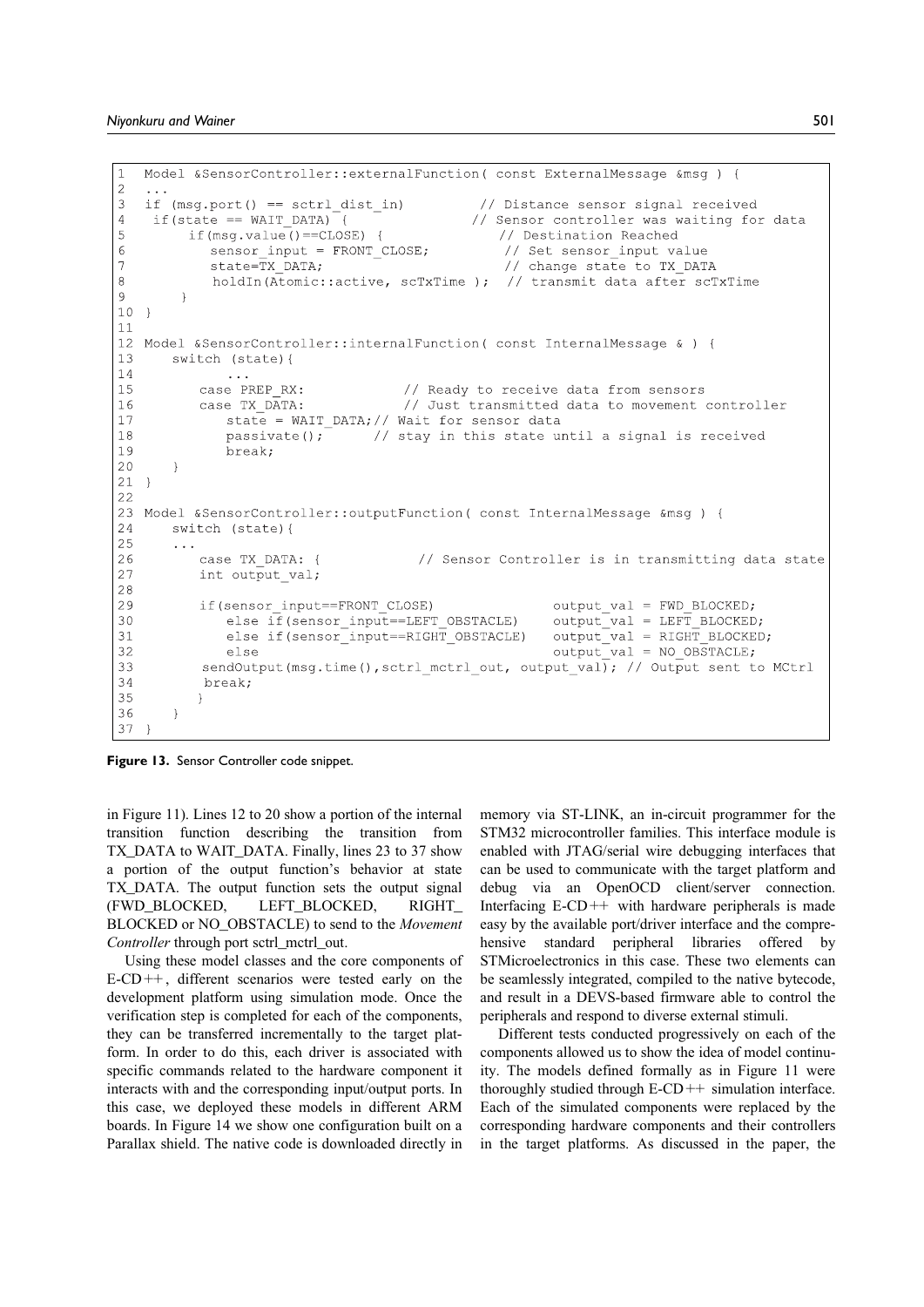

Figure 14. Parallax Shield with Nucleo Board.

#### Table 1. Port mapping.

| Port name          | Port value | Hardware command               | Comment/description                                                               |  |
|--------------------|------------|--------------------------------|-----------------------------------------------------------------------------------|--|
| START IN           | 10         | START CMD                      | Start command                                                                     |  |
|                    | П          | STOP CMD                       | Stop command                                                                      |  |
| <b>DISTANCE IN</b> | x          | $x > 10?$ FAR:CLOSE            | Distance in cm. If the distance is<br>less or equal to 10 cm, the object is close |  |
| <b>LEFT IN</b>     | 0          | NO OBSTACLE<br><b>OBSTACLE</b> | No obstacle detected<br>Object detected                                           |  |
| <b>RIGHT_IN</b>    |            | NO OBSTACLE                    | No object detected                                                                |  |
| <b>MOVER OUT/</b>  |            | <b>OBSTACLE</b><br><b>STOP</b> | Object detected<br>Stops the motor                                                |  |
| <b>MOVEL OUT</b>   |            | <b>FORWARD</b>                 | Spins clockwise                                                                   |  |
|                    |            | <b>REVERSE</b>                 | Spins anticlockwise                                                               |  |

models in both simulated and real-time control mode are exactly the same and the bare-hardware kernel can understand the DEVS models and execute them in real-time mode, directly on the hardware platform without any intermediate software. The final deployment was made on the final target and models run on the microcontroller. Table 1 shows the port mapping table for some of the tests conducted.

An example of simulated events injected into the system is as follows. The system starts by sending a START\_CMD (10) input through the START\_IN input port. Then, at 2'01'', a value of 30 (meaning that an object is at 30 cm in front of the vehicle) is sent through the DISTANCE\_IN input port. To illustrate the situations when the vehicle gets close to the object, a value of 10 is sent through the DISTANCE\_IN port at 07'50". Different values are then sent through the directions port to test how the system behaves after a direction detects an object (e.g., right direction at 13' and 18', left direction at 17' and 18'05''). Afterward, a short distance, 5 cm, is sent through the distance port at 19'. The remaining input events should not trigger any change in movement since they do not indicate the presence of an obstacle.

Table 2 shows and describes the results that we obtained.

The resulting behavior is similar to the one defined in the controller models. Indeed, when the vehicle detects a close object, it stops and turns in order to avoid the obstacle, and stops again before moving forward. Similarly when an obstacle is detected, the vehicle avoids the obstacle, as expected. The same inputs were used on the ARM board. In the next figure, some of the inputs are shown as well as their corresponding outputs (in bold). Microseconds are shown in the logs since we used a 32-bit timer that allows such precision.

00:00:00:000:030 START\_IN 10 00:00:00:150:002 mover\_out 1 00:00:00:150:002 movel out 1 00:02:01:000:031 DISTANCE\_IN 30 00:05:07:000:036 DISTANCE\_IN 20 00:07:50:000:022 DISTANCE\_IN 10 00:07:50:060:200 mover\_out 0 00:07:50:060:200 movel\_out 0 00:07:50:160:200 mover\_out 2 .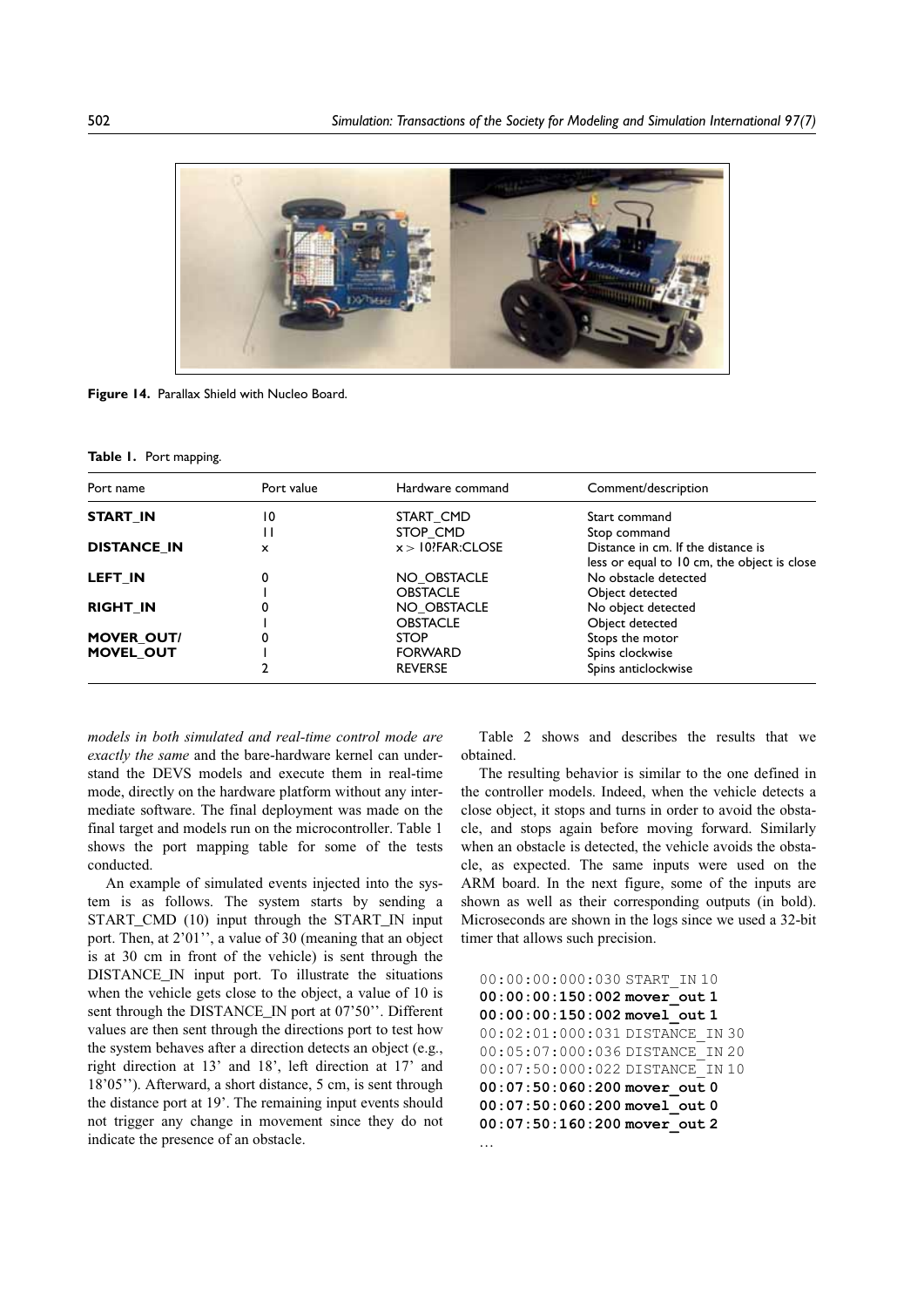**Table 2.** Results of Line Tracking Vehicle's model in  $E\text{-}CD++$ .

| Input                                                               | Output                                               | Description                          |
|---------------------------------------------------------------------|------------------------------------------------------|--------------------------------------|
| 1.00:00:00:000 START_IN START_CMD                                   | 00:00:00:150 mover_out 1                             | System START.                        |
|                                                                     | 00:00:00:150 movel_out 1                             | The vehicle moves forward            |
| 2. 00:02:01:000 DISTANCE_IN 30cm                                    |                                                      | Ignored - no obstacle                |
| 3. 00:05:07:000 DISTANCE_IN 20cm<br>4.00:07:50:700 DISTANCE_IN 10cm | 00:07:50:060 mover_out 0                             | Ignored - no obstacle<br><b>STOP</b> |
|                                                                     | 00:07:50:060 movel_out 0                             |                                      |
|                                                                     | 00:07:50:160 mover_out 2                             |                                      |
|                                                                     | 00:07:50:160 movel_out I                             | <b>TURN RIGHT</b>                    |
|                                                                     | 00:07:51:110 mover_out 0                             |                                      |
|                                                                     | 00:07:51:110 movel_out 0                             | <b>STOP</b>                          |
|                                                                     | 00:07:51:210 mover_out 1                             | <b>FWD</b>                           |
|                                                                     | 00:07:51:210 movel_out 1                             |                                      |
| 5. 00:08:05:000 LEFT_IN NO_OBSTACLE                                 |                                                      | Ignored - no obstacle                |
| 6. 00:09:10:000 RIGHT_IN NO_OBSTACLE                                |                                                      | Ignored - no obstacle                |
| 7.00:10:10:000 DISTANCE_IN 20cm                                     |                                                      | Ignored - no obstacle                |
| 8. 00:13:00:000 RIGHT_IN OBSTACLE                                   | 00:13:00:050 mover_out 0                             | <b>STOP</b>                          |
|                                                                     | 00:13:00:050 movel out 0                             |                                      |
|                                                                     | 00:13:00:150 mover_out 1                             | <b>TURN LEFT</b>                     |
|                                                                     | 00:13:00:150 movel_out 2<br>00:13:01:100 mover out 0 |                                      |
|                                                                     | 00:13:01:100 movel_out 0                             | <b>STOP</b>                          |
|                                                                     | 00:13:01:200 mover_out 1                             |                                      |
|                                                                     | 00:13:01:200 movel out I                             | <b>FWD</b>                           |
| 9. 00:15:00:000 DISTANCE_IN 30cm                                    |                                                      | Ignored - no obstacle                |
| 10. 00:17:00:000 LEFT_IN OBSTACLE                                   | 00:17:00:050 mover_out 0                             |                                      |
|                                                                     | 00:17:00:050 movel out 0                             | <b>STOP</b>                          |
|                                                                     | 00:17:00:150 mover_out 2                             | TURN RIGHT                           |
|                                                                     | 00:17:00:150 movel_out 1                             |                                      |
|                                                                     | 00:17:01:100 mover_out 0                             | STOP                                 |
|                                                                     | 00:17:01:100 movel_out 0                             |                                      |
|                                                                     | 00:17:01:200 mover_out 1                             | <b>FWD</b>                           |
|                                                                     | 00:17:01:200 movel_out 1                             |                                      |
| 11.00:18:00:000 RIGHT_IN OBSTACLE                                   | 00:18:00:050 mover_out 0                             | <b>STOP</b>                          |
|                                                                     | 00:18:00:050 movel out 0<br>00:18:00:150 mover_out 1 |                                      |
|                                                                     | 00:18:00:150 movel_out 2                             | <b>TURN LEFT</b>                     |
|                                                                     | 00:18:01:100 mover_out 0                             |                                      |
|                                                                     | 00:18:01:100 movel_out 0                             | <b>STOP</b>                          |
|                                                                     | 00:18:01:200 mover_out 1                             |                                      |
|                                                                     | 00:18:01:200 movel_out 1                             | <b>FWD</b>                           |
| 12. 00:18:05:000 LEFT IN OBSTACLE                                   | 00:18:05:050 mover_out 0                             | <b>STOP</b>                          |
|                                                                     | 00:18:05:050 movel out 0                             |                                      |
|                                                                     | 00:18:05:150 mover out 2                             | <b>TURN RIGHT</b>                    |
|                                                                     | 00:18:05:150 movel_out 1                             |                                      |
|                                                                     | 00:18:06:100 mover_out 0                             | <b>STOP</b>                          |
|                                                                     | 00:18:06:100 movel out 0                             |                                      |
|                                                                     | 00:18:06:200 mover out I                             | <b>FWD</b>                           |
| 13. 00:19:00:000 DISTANCE_IN 5cm                                    | 00:18:06:200 movel_out I<br>00:19:00:060 mover_out 0 |                                      |
|                                                                     | 00:19:00:060 movel_out 0                             | <b>STOP</b>                          |
|                                                                     | 00:19:00:160 mover_out 1                             |                                      |
|                                                                     | 00:19:00:160 movel_out 2                             | <b>TURN LEFT</b>                     |
|                                                                     | 00:19:01:110 mover_out 0                             |                                      |
|                                                                     | 00:19:01:110 movel_out 0                             | STOP                                 |
|                                                                     | 00:19:01:210 mover_out 1                             | <b>FWD</b>                           |
|                                                                     | 00:19:01:210 movel_out 1                             |                                      |
| 14. 00:20:00:000 DISTANCE IN 20cm                                   |                                                      | Ignored - no obstacle                |
| 15. 00:21:05:000 LEFT_IN NO_OBSTACLE                                |                                                      | Ignored - no obstacle                |
| 16. 00:21:15:000 RIGHT_IN NO_OBSTACLE                               |                                                      | Ignored - no obstacle                |
|                                                                     |                                                      |                                      |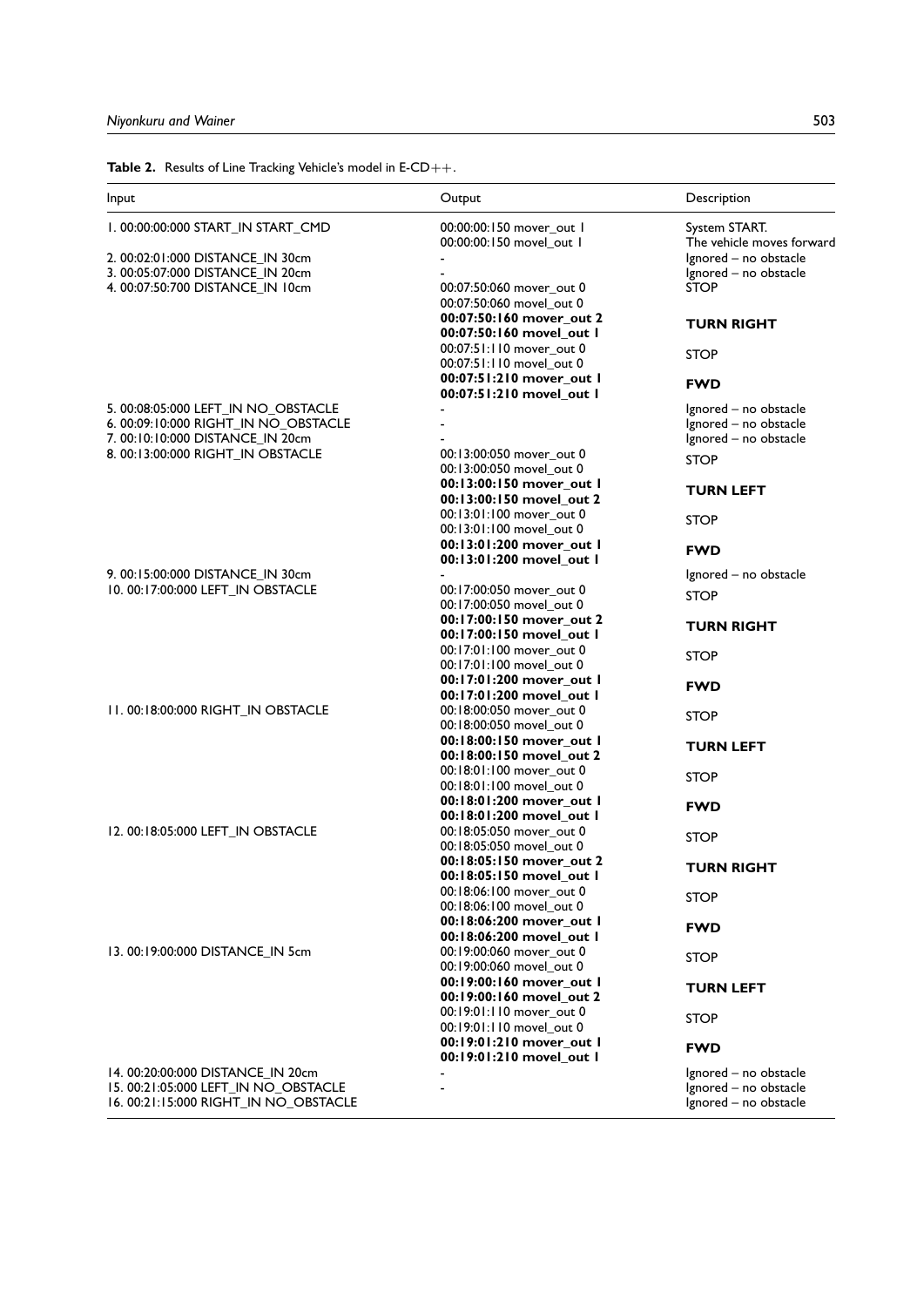

Figure 15. Digital Quadruplet experimentation.

```
00:13:00:150:214 movel_out 2
00:13:01:100:214 mover_out 0
00:13:01:100:214 movel_out 0
```
The model running in  $E-CD++$  stand-alone software reproduces the simulated results without any modifications to the original models. After running various scenarios to verify the model behavior on the board, the driver interfaces were mapped with the vehicle sensors and actuators. The DISTANCE\_IN driver is associated with a digital distance sensor for measuring the distance to nearby objects and LEFT\_IN and RIGHT\_IN are linked to the vehicle directions. The output drivers MOVER OUT and MOVEL OUT are connected to the two servomotors.

The integration of the different components of the Digital Quadruplets was completed. Figure 15 shows the integration of the BIM model representing Carleton campus, various simulated vehicles executed, and the physical model at scale integrated with the rest of the components. We can execute various tests, for example we show the case where the vehicle is running out of battery and reports the results remotely, and visualization results are put into the Digital Twin to report the system operator. Various videos showing the execution on the target platforms are available at https://bit.ly/2FMZS5P.

### 5. Conclusion

We introduced the concept of Digital Quadruplet: a 3D virtual representation of the physical world under study, a Discrete-Event formal model of the system of interest which can be used for formal analysis as well as simulation studies, and a physical model of the real system under study for experimentation with the goal of improvement of the development of Embedded Real-Time Systems. We showed the Digital Quadruplet concept, and discussed how to use the Discrete-Event formal model as a center for both simulation and execution of the real-time embedded components with timing constraints. We introduced E-CD++, a DEVS kernel running on bare metal that runs on different hardware platforms and provides a DEVSRT-based execution engine that manages the

execution while models behave like processes. We now have an OS independent platform that would be fully portable and loadable onto various development boards by removing its Linux dependency, which can be used to build the embedded RT components in digital quadruplets.

At present we are building a complete Digital Quadruplet of the 3rd Floor VSim building including controllers for HVAC, lighting, occupancy, fire alarms, integrating a complete BIM model of the floor, real-time data obtained by sensors installed in the building, and ventilation. The automated vehicle presented here will be integrated in the building to roam between the different labs exploring the use of UV light for disinfecting the laboratories under the current pandemic of coronavirus disease 2019 (COVID-19). The vehicle will be used to conduct different exploration analysis on possible configurations of the equipment and the cleaning schedule, automating this process without human intervention.

### Acknowledgements

The authors thank Joseph Boi-Ukeme for an early version of this manuscript. Figure 1 includes results presented by Hoda Khalil. The example presented in Figure 7 is a part of the Urban Futures initiative by Prof. Steve Fai at CIMS, Carleton University (http:// urbanfutures.ca/designcharrette-transport). Figure 9 was built by Nicolás Arellano and other CIMS members, as well as Professor Liam O'Brien (https://sustain.sce.carleton.ca). The experiment in Figure 15 shows results of a test case built by José Franco, Aryan Rashidi-Tabrizi, and Bruno St-Aubin.

### Declaration of conflicting interests

The author(s) declared no potential conflicts of interest with respect to the research, authorship and/or publication of this article.

#### Funding

The author(s) disclosed receipt of the following financial support for the research, authorship, and/or publication of this article: This research has been partially funded by NSERC and Autodesk.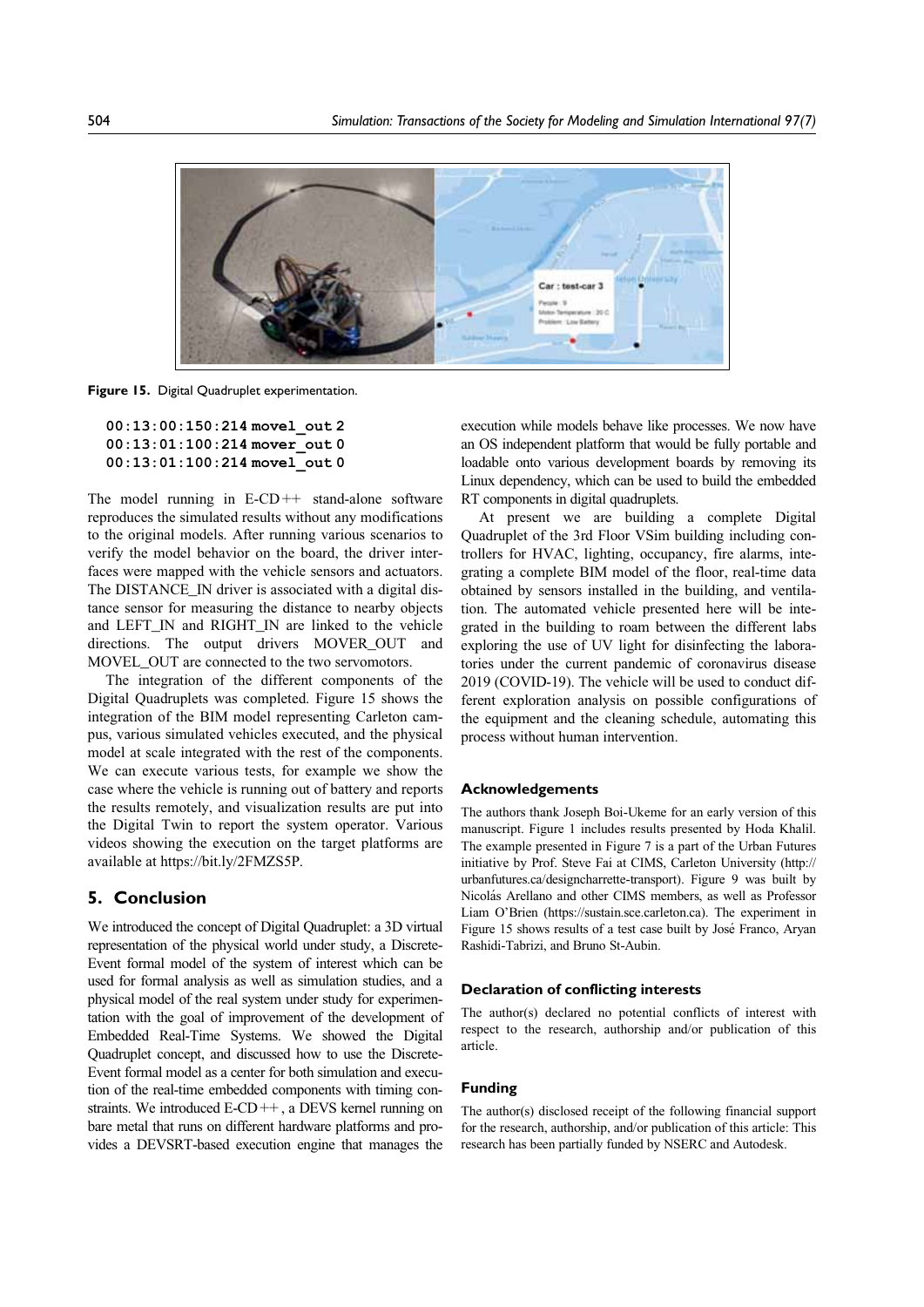### ORCID iD

Gabriel Wainer **b** https://orcid.org/0000-0003-3366-9184

#### References

- 1. Qing L and Yao C. Real-time concepts for embedded systems. Boca Raton: CRC Press, 2003.
- 2. Henzinger T and Sifakis J. The embedded systems design challenge. In: Jayadev M, Tobias N and Emil S (eds.) 14th International symposium on formal methods. Berlin: Springer, 2006, pp. 1–15
- 3. Hu X and Zeigler B. Model Continuity in the Design of Dynamic Distributed Real-Time Systems. IEEE Trans Syst Man Cybern A Syst Hum 2005; 35(6): 867–878.
- 4. Edwards S, Lavagno L, Lee E, et al. Design of embedded systems: Formal models, validation, and synthesis. In: Readings in hardware/software co-design. Boca Raton, FL, 2001, p. 86.
- 5. Moallemi M and Wainer G. Designing real-time systems using imprecise discrete-event system specifications. Softw Pract Exp; in press.
- 6. Wainer G, Glinsky E and MacSween P. A model-driven technique for development of embedded systems based on the DEVS formalism. In: Sami B, Matthias B and Volker G (eds) Model-driven software development. Berlin: Springer, 2005, pp. 363–383.
- 7. Boschert S and Rosen R (2016) Digital twin—the simulation aspect. In: Hehenberger P and Bradley D (eds) Mechatronic futures. Cham: Springer. https://doi.org/10.1007/978-3-319- 32156-1\_5
- 8. Khajavi SH, Motlagh NH, Jaribion A, et al. Digital twin: vision, benefits, boundaries, and creation for buildings. IEEE Access 2019; 7: 147406–147419, 2019. doi: 10.1109/ ACCESS.2019.2946515.
- 9. Gery E, Harel D and Palachi E. Rhapsody: a complete lifecycle model-based development system. In: Michael B, Luigia P and Kaisa S (eds) Integrated formal methods. Berlin: Springer, 2002, pp. 1–10.
- 10. Wainer G. Applying modelling and simulation for development embedded systems. Proceedings of SummerSim 2019, Berlin, Germany, 2019.
- 11. Zeigler BP, Praehofer H and Kim TG. Theory of modeling and simulation. 2nd edn. San Diego, CA: Academic Press, 2000.
- 12. Marwedel P. Embedded system design: embedded systems foundations of cyber-physical systems, and the internet of things. 3rd edn. Cham: Springer, 2018.
- 13. Lee E and Sanjit A. Introduction to embedded systems: A cyber-physical systems approach. 3rd edn. Cambridge, MA: MIT Press, 2016.
- 14. Madlener F, Weingart J and Huss S. Verification of dynamically reconfigurable embedded systems by model transformation rules. In Proceedings of the eighth IEEE/ACM/IFIP international conference on Hardware/software codesign and system synthesis, Scottsdale, Arizona, USA, October 24– 29. ACM, 2010, pp. 33–40.
- 15. Aravantinos V, Voss S, Teufl S, et al. AutoFOCUS 3: tooling concepts for seamless, model-based development of embedded systems. ACES-MB&WUCOR@ MoDELS 2015; 19-26.
- 16. Henzinger T and Sifakis J. The discipline of embedded systems design. Computer 2007; 40(10): 32–40.
- 17. Ahmed A and Wolf W. Hardware/software interface codesign for embedded systems. IEEE 2005; 38(2): 63–69.
- 18. Tormo D, Vidal-Albalate R, Idkhajine L, et al. Study of system-on-chip devices to implement embedded real-time simulators of modular multi-level converters using highlevel synthesis tools. 2018 IEEE International Conference on Industrial Technology (ICIT), Lyon, France, February 20–22, 2018, pp. 1447–1452.
- 19. Hu G, Ren S and Wang X. A comparison of  $C/C$  ++-based Software/Hardware Co-design Description Languages. The 9th International Conference for young computer scientists, Hunan, China, November 19-21, 2008, pp. 1030-1034.
- 20. Riccobene B, Rosti A, Lavazza L, et al. SystemC/C-based model-driven design for embedded systems. ACM Trans Embed Comput Syst (TECS) 2009; 8(4): 30.
- 21. Bashir R, Lee S, Khan S, et al. UML models consistency management: Guidelines for software quality manager. Int J Inform Manage 2016; 36(6): 883–899.
- 22. Feiler P, Gluch D and Hudak J. The architecture analysis & design language (AADL): An introduction (No. CMU/SEI-2006-TN-011). Carnegie-Mellon University, Pittsburgh PA Software Engineering Institute, 2006.
- 23. Murillo L, Mura M and Prevostini M. MDE support for HW/SW codesign: A UML-based design flow. In: Dominique B (ed.) Advances in design methods from modeling languages for embedded systems and SoC's. Dordrecht: Springer, 2010, pp. 19–37.
- 24. Nascimento F, Oliveira M and Wagner F. A model-driven engineering framework for embedded systems design. Innov Syst Softw Eng 2012: 8(1): 19–33.
- 25. MathWorks. The MathWorks website. MathWorks Online. Available at: http://www.mathworks.com/ (accessed 11 February 2020).
- 26. Balasubramanian K, Gokhale A, Karsai G, et al. Developing applications using model-driven design environments. Computer 2006; 39(2): 33–40.
- 27. Eker J, Janneck J, Lee E, et al. Taming heterogeneity: the Ptolemy approach. Proc IEEE 2003; 91(1): 127–144.
- 28. Basu A, Bozga M and Sifakis J. Modeling heterogeneous real-time components in BIP. Proceedings of the Fourth IEEE International Conference on Software Engineering and Formal Methods (SEFM'06), September 2006, pp. 3–12.
- 29. Vidal J, De Lamotte F, Gogniat G, et al. A co-design approach for embedded system modeling and code generation with UML and MARTE. Proceedings of the Conference on Design, Automation and Test in Europe. European Design and Automation Association, Nice, France, April 20–24, 2009, pp. 226–231.
- 30. Moreira T, Wehrmeister M, Pereira C, et al. Automatic code generation for embedded systems: From UML specifications to VHDL code. Industrial Informatics (INDIN), 2010 8th IEEE International Conference, Osaka, Japan, July 13–16, 2010, pp. 1085–1090.
- 31. Wainer G. Discrete-event modeling and simulation: a practitioner's approach. Boca Raton: CRC Press, 2009.